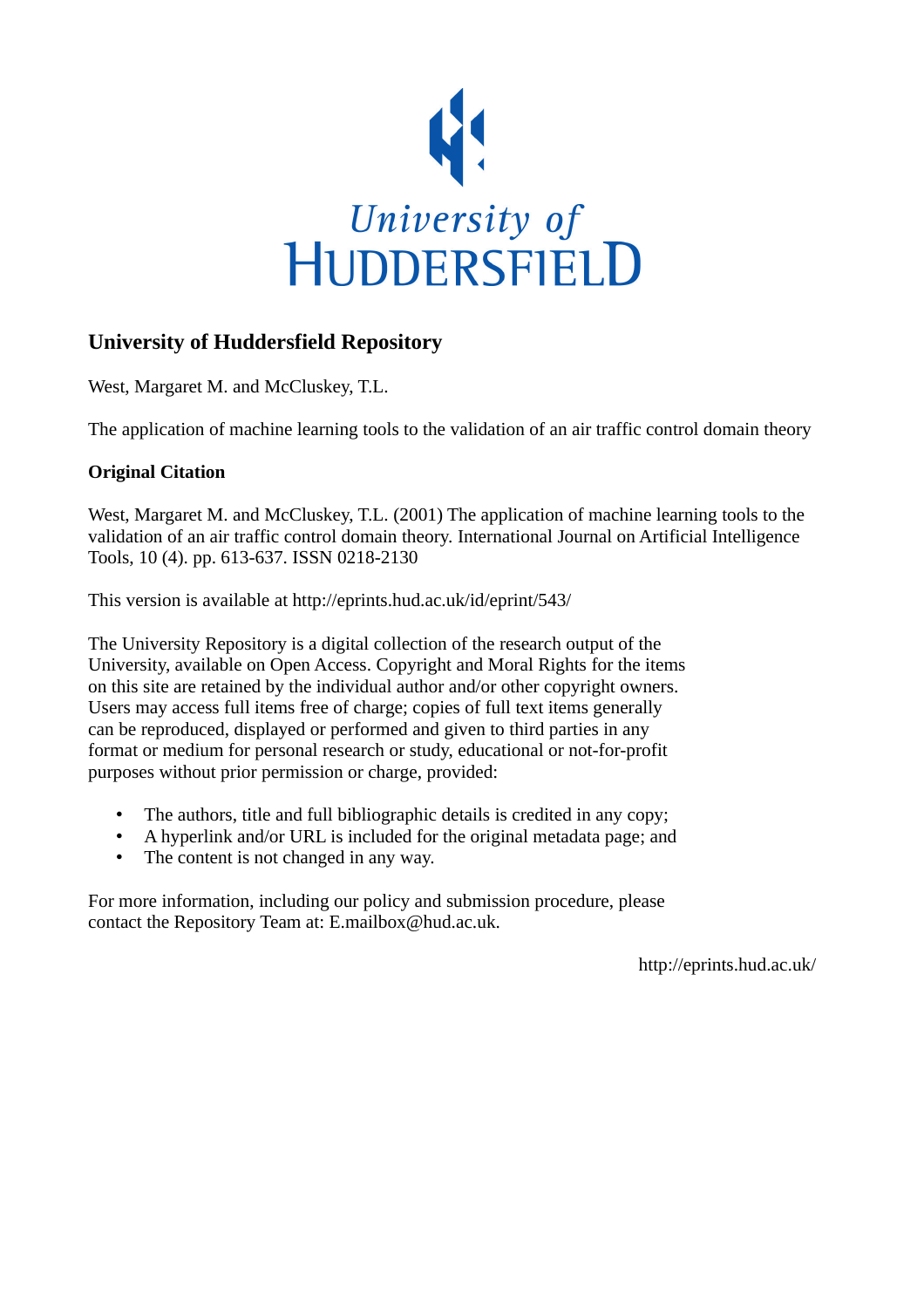# The Application of Machine Learning Tools to the Validation of an Air Traffic Control Domain **THEORY**

M. M. West M.M.West@hud.ac.uk T. L. McCluskey T.L.McCluskey@hud.ac.uk

#### Abstract

In this paper we describe a project (IMPRESS) in which machine learning (ML) tools were created and utilised for the validation of an Air Traffic Control domain theory written in first order logic. During the project, novel techniques were devised for the automated revision of general clause form theories using training examples. These techniques were combined in an algorithm which focused in on the parts of a theory which involve ordinal sorts, and applied geometrical revision operators to repair faulty component parts. While we illustrate the feasibility of applying ML to this area, we conclude that to be effective it must be focused to the application at hand, and used in mixed-initiative mode within a tools environment. The method is illustrated with experimental results obtained during the project.

Keywords: Validation; Executability; Domain Theory; Machine Learning.

Electronic version of an article published as : International Journal on Artificial Intelligence Tools, Volume 10, No 4 , 2001, 613-637, doi: 10.1142/S0218213001000684 c World Scientific Publishing Company, http://www.worldscientific.com/page/open

Received: 27 November 2000 Accepted: 29 May 2001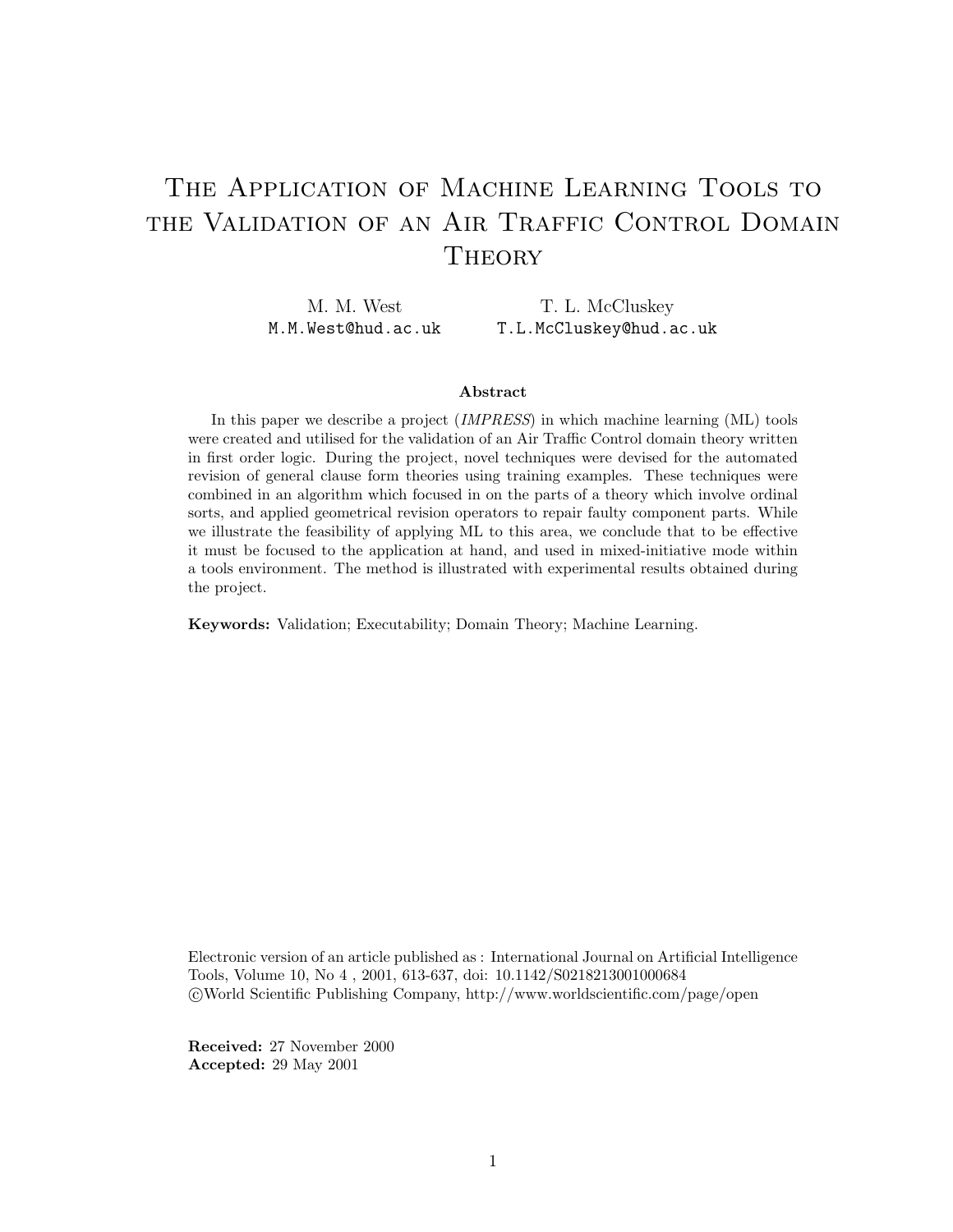## 1 Introduction

Validation of requirements theories for large, complex systems, particularly those involving safety-critical elements, poses a problem which is difficult to solve. This is particularly the case if the theory is updated during its lifetime, for it will then require re-validation. The problems in coordination and communication within large software system projects are reported by Easterbrook and Callahan [1]. The report emphasises the importance of requirements analysis and tracking and the effect a good quality specification has on subsequent design and implementation. In another study [2], an analysis was undertaken of 387 software errors uncovered during the development of Voyager and Galileo spacecraft. This analysis shows that errors in identifying or understanding functional or interface requirements frequently lead to safety-related software errors; this is because safety-related functional faults are particularly related to imprecise or unsystematic specifications. Safetycritical software projects frequently necessitate that precise, mathematical models of their requirements domains be constructed. Validation and maintenance of realistic domain theories is a very time consuming, expensive process where the role of support tools is vital.

One of the most useful techniques for validation is to execute the mathematical model of the specification. In general, formal notations are not executable, although there are some directly executable formal notations such as Spill [3] and OBJ [4, 5]. There are conflicting points of view about the advisability of a notation being executable. An opposing view is Hayes and Jones [6], where it is stated that the ability to be able to reason about a specification is an important validation task, and this is difficult with executable languages. However Fuchs [7], makes the case for executability in that it is also important to demonstrate the functionality of a formal specification to a customer or user and this can be achieved by exercising the specification code. A further discussion and summary of both points of view is presented by Gravell and Henderson [8].

The issue of executability is examined by Hoare [9], in which three forms of the greatest common divisor (gcd) function are compared. The first version is in first order logic, which is (in theory) 'executable' via a search of all proofs. The first version is 'refined'<sup>1</sup> and translated to the logic programming language Prolog to produce the second version. However the Prolog used was an early form which did not possess negation, and the resulting Prolog program would not terminate. The third version is a functional program and is a 'refined' version of the second – this does terminate. However the ease of understanding of each version is less good than the previous version. In other words, clarity of requirements decreases with executability of the gcd function. The inference of his paper is that clarity should not be sacrificed for executability. Hoare suggests that the high level language chosen for program implementation should be as close as possible to the original specification. He also suggests the use of such an implementation for a rapid check on the adequacy of a specification.

In order to overcome the perceived difficulty of the customer and/or developer in understanding requirements yet retain clarity, one solution is to animate a form of the requirements [10, 11], where a tool is created which will translate the requirements theory into a prototype that is executable on a test-set. The draft IEC standard on industrial safety-related systems [12], states that the aim of prototyping/animation is

"To check the feasibility of implementing the system against the given constraints. To communicate the specifier's interpretation of the system to the customer, in order to locate misunderstandings."

The test-set is usually acquired from domain experts and includes an expected result. Where the results of the execution are not as expected, faulty parts or *flaws* of the theory are identified. However, even when an animated version and appropriate tests are available, it is not easy to first pinpoint and then correct flaws in the theory.

<sup>&</sup>lt;sup>1</sup> in the sense of being made executable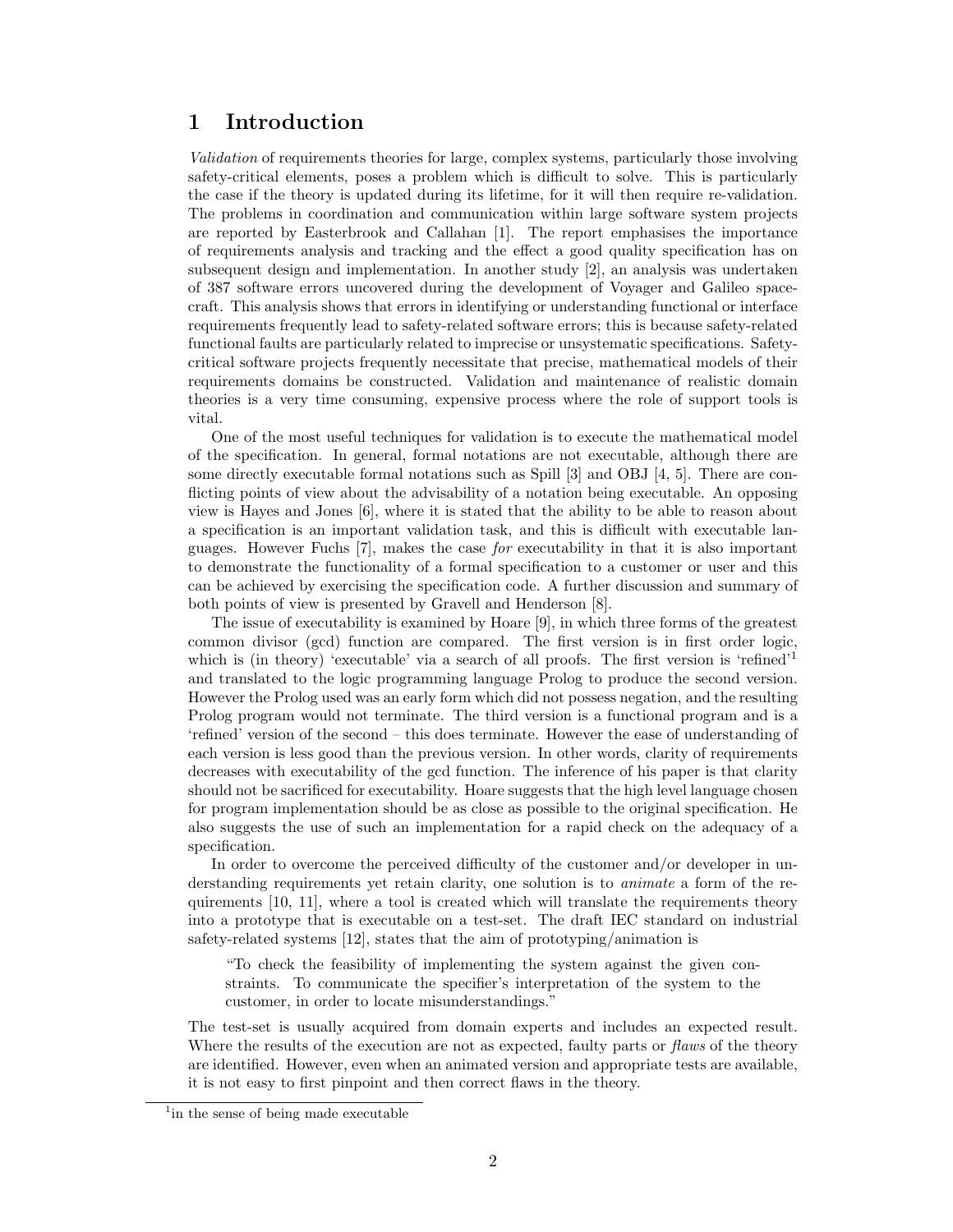The field of machine learning (ML) is an important area of Artificial Intelligence and within it are possible solutions to the validation problems: these solutions form the principle subject of our paper. ML incorporates knowledge acquisition and knowledge refinement, and encompasses both symbolic learning techniques of induction and deduction, as well as the sub-symbolic areas of artificial neural networks and genetic algorithms [13]. In our work we view a precise requirements theory as an imperfect theory of the requirements domain that needs to undergo refinement to remove the faults in the theory or to reflect changes in the domain. At the symbolic level, a great deal of research has been carried out into the acquisition and refinement of domain theories [14] using examples or counter examples as the main input to generalisation algorithms. Some workers have concentrated on inducing theories from scratch [15], whereas others assume we have an imperfect theory already and the examples are used for theory refinement/ theory revision (TR) [16], where an initial, flawed theory is refined. Theories may be refined or adapted [17, 18], because they are inaccurate, or because they fail some operating criteria, as in the field of explanation-based learning (EBL) [19]. The TR field is also referred to as theory patching, and an early example of its use is the MIS system [20].

This paper describes the development and application of ML tools for the validation and maintenance of a formal specification of a real application. The validation problem involved the uncovering and repairing of faulty parts of the requirements theory called the 'Conflict Prediction Specification' (the CPS). This represents air traffic control separation standards, operating methods and airspace information for the Atlantic oceanic area, in a customised form of many-sorted logic (here called msl). When the CPS was initially engineered, a set of 'conventional' validation tools were built including one which animated the msl via translation into Prolog syntax.

The work reported here was carried out in a project called IMPRESS<sup>2</sup>. At the end of the project we had developed ML tools and (in particular) a TR tool which were integrated within the conventional validation environment. The tools embody novel theory refinement algorithms dealing with some of the size and expressiveness problems typically encountered when automating the refinement of a large theory. During the process of developing and using the ML tools, enough flaws were uncovered and removed from the CPS to significantly reduce the error rate of our tests using the CPS's animated form. Notably, we found that the tools were useful in automated maintenance, in that they could induce new parts of the theory from batches of training examples which embodied changes in practice.

The paper structure is as follows. Section 2 describes the CPS and its original validation environment. Section 3 describes existing tools and methods followed by a description of ML tools we developed ourselves. The tools described enhanced the validation environment described in Section 2. Section 4 describes a novel TR tool which automatically induces a refined version of the CPS from an existing version and some examples. Section 5 describes work done by other researchers which is related to ours and Section 6 presents some conclusions and future work.

# 2 The CPS and its Tools Environment

#### 2.1 Background

The aim of the IMPRESS project was to develop machine learning tools and evaluate their application to the validation of requirements domain theories written in customised, manysorted first order logic (msl). To drive the research we used an air traffic control application where a domain theory had been captured in a previous project called FAROAS [21]. The theory, called the CPS, represents aircraft separation criteria and conflict prediction procedures relating to airspace over the North East Atlantic and consisted of axioms in

<sup>&</sup>lt;sup>2</sup>IMProving the quality of formal REquirements SpecificationS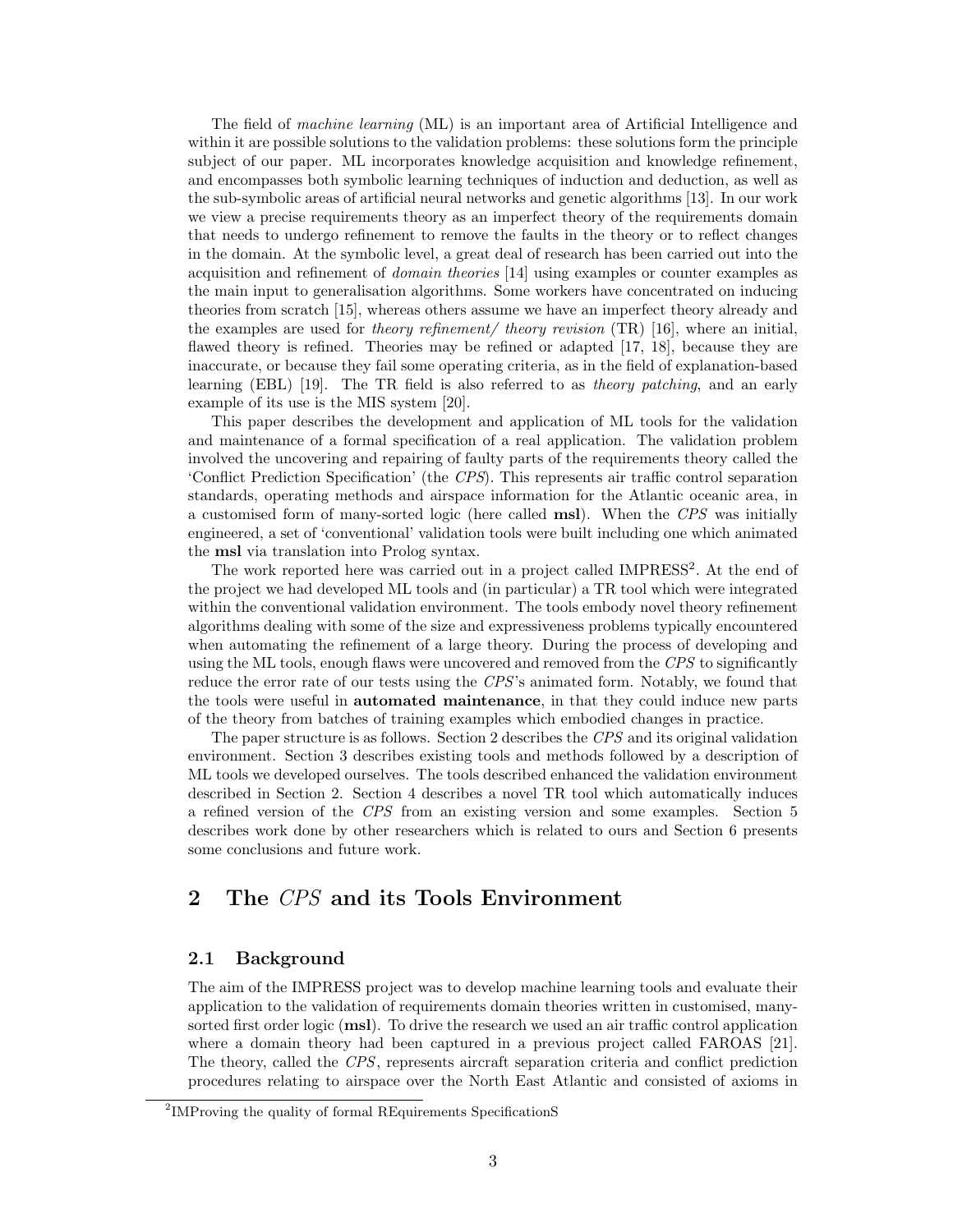msl. The CPS had been encased in a tools environment which aids in the automation of the validation and maintenance process. IMPRESS was supported by the UK National Air Traffic Services (NATS), and hence an additional objective was to identify and document errors found in, and refinements carried out on, the CPS. At certain milestones of the project, updates of the CPS were delivered to NATS.

Air traffic in airspace over the eastern North Atlantic is controlled by air traffic control (ATC) centres in Shannon, Ireland and Prestwick, Scotland. It is the responsibility of air traffic control officers to ensure that air traffic in this airspace is separated in accordance with minima laid down by the International Civil Aviation Organisation. Central to the air traffic control task are the processes of conflict prediction – the detection of potential separation violations between aircraft flight profiles and conflict resolution – the planning of new conflict free flight profiles. A flight profile is the detailed, planned specification of an aircraft's flight which consists of a sequence of several 'straight line' segments. Each segment is defined by a pair of 4 dimensional points, and the Mach number (i.e. speed) that the aircraft will attain when occupying the segment. Two different profiles adhere to separation standards if they are either vertically, longitudinally or laterally separated. The controllers have tool assistance available for their tasks in the form of a flight data processing system which maintains detailed information about the controlled airspace; the CPS was created to contribute towards the requirements specification for a decision support system for air traffic controllers.

The aim of FAROAS had been to formalise and make complete the requirements of the separation standards with respect to the specific task of predicting and explaining separation violations (i.e. conflicts) between aircraft flight profiles, in such a way that those requirements could be rigorously validated and maintained. The FAROAS project consisted of four phases: (i) scoping and domain analysis; (ii) formalism choice and customisation; (iii) domain capture via the chosen formalism and (iv) creation of an environment for validation. The formalism chosen was msl and the reasons for its choice included its suitability for the ATC domain and its expressiveness. The choice of formalism took place early in the project and before the Formal Requirements Engineering Environment (FREE) was developed. This supported validation of the CPS in 5 key ways:

- parsing the 'theoretical form' (TF) of the formal specification and identifying syntactic errors;
- **prototyping:** an 'Execution Form' of the specification (the  $CPS_{EF}$ ) was automatically generated (in the logic programming language Prolog) and batches of expert-derived test cases were used to compare expected and actual results. Tests take the form of two flight plans in conflict violation with one-another, or else separated to the required standard. The raw test data was translated to msl via the FREE environment, and hence to Prolog;
- **viewing:** the specification in non-technical form  $-$  a 'Validation Form' (VF) of the specification was generated and was used by Air Traffic Control experts for visual inspection;
- reasoning about internal consistency: a reduced minimal set of the specification axioms were shown to be consistent;
- animation: ATC experts tested the model themselves via a custom-built interface which had been integrated with the Execution Form prototype.

The parsing and translation sub-processes of the FREE tool form process 1 of Figure 1 and these are outlined in the next subsection.

### 2.2 Parsing and translating (process 1)

Test batches were supplied to us by NATS, where a batch of test data represents the historic data in 'raw' form for several hundred cleared aircraft profiles describing flight plans across the Atlantic in one calendar day. Raw, historical test data is translated into msl, then into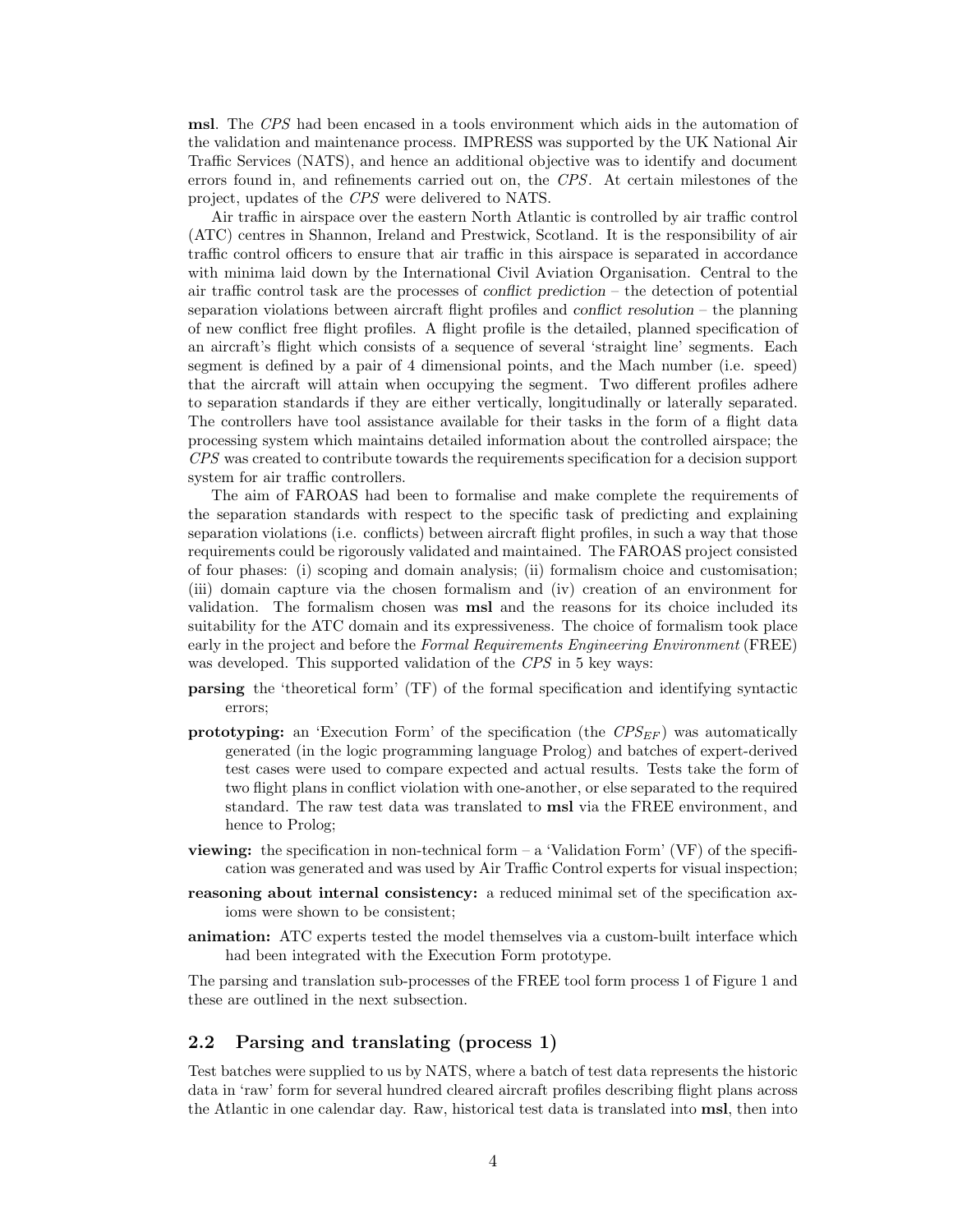

Figure 1: CPS Tools Environment

Prolog. The fragment of the raw test data shown is taken from a batch provided by the ATC and is part of the cleared flights of a single day, the *profile data*. It comprises part of a segmented flight path of a single aircraft  $XXXX^3$  flying West at a constant speed of 0.86 Mach and at a height of 35,000 feet. The aircraft is planned to enter the first and second segments at 1042hrs and 1122hrs respectively. BZZZ represents the type of aircraft.

| 150497 | 1042 | xxxx   | BZZZ | W | M086 M086 350 350 |  |  |
|--------|------|--------|------|---|-------------------|--|--|
|        |      |        |      |   |                   |  |  |
| 57/010 |      | 57/020 |      |   | 58/030            |  |  |
| 1042   |      | 1122   |      |   | 1203              |  |  |
| 350    |      | 350    |      |   | 350               |  |  |

The following shows part of the translation to msl axioms:

```
"(the_Segment(profile_XXXX, 57 N ; 010 W ; FL 350 ; FL 350 ;
  10 42 GMT day 0, 57 N ; 020 W ; FL 350 ; FL 350 ;
  11 22 GMT day 0, 0.86) belongs_to profile_XXXX)".
"(the_Segment(profile_XXXX, 57 N ; 020 W ; FL 350 ; FL 350 ;
  11 22 GMT day 0, 58 N ; 030 W ; FL 350 ; FL 350 ;
  12 03 GMT day 0, 0.86) belongs_to profile_XXXX)".
which translates to Prolog:
```

```
the_Segment(profile_XXXX,fourD_pt(threeD_pt(twoD_pt(lat_N(57),
long_W(10)),fl_range(fl(350),fl(350))),time(10,42,0)),
fourD_pt(threeD_pt(twoD_pt(lat_N(57),long_W(20)),
```
<sup>&</sup>lt;sup>3</sup>This represents the call sign. The real call signs and some other details are undisclosed for confidentiality reasons.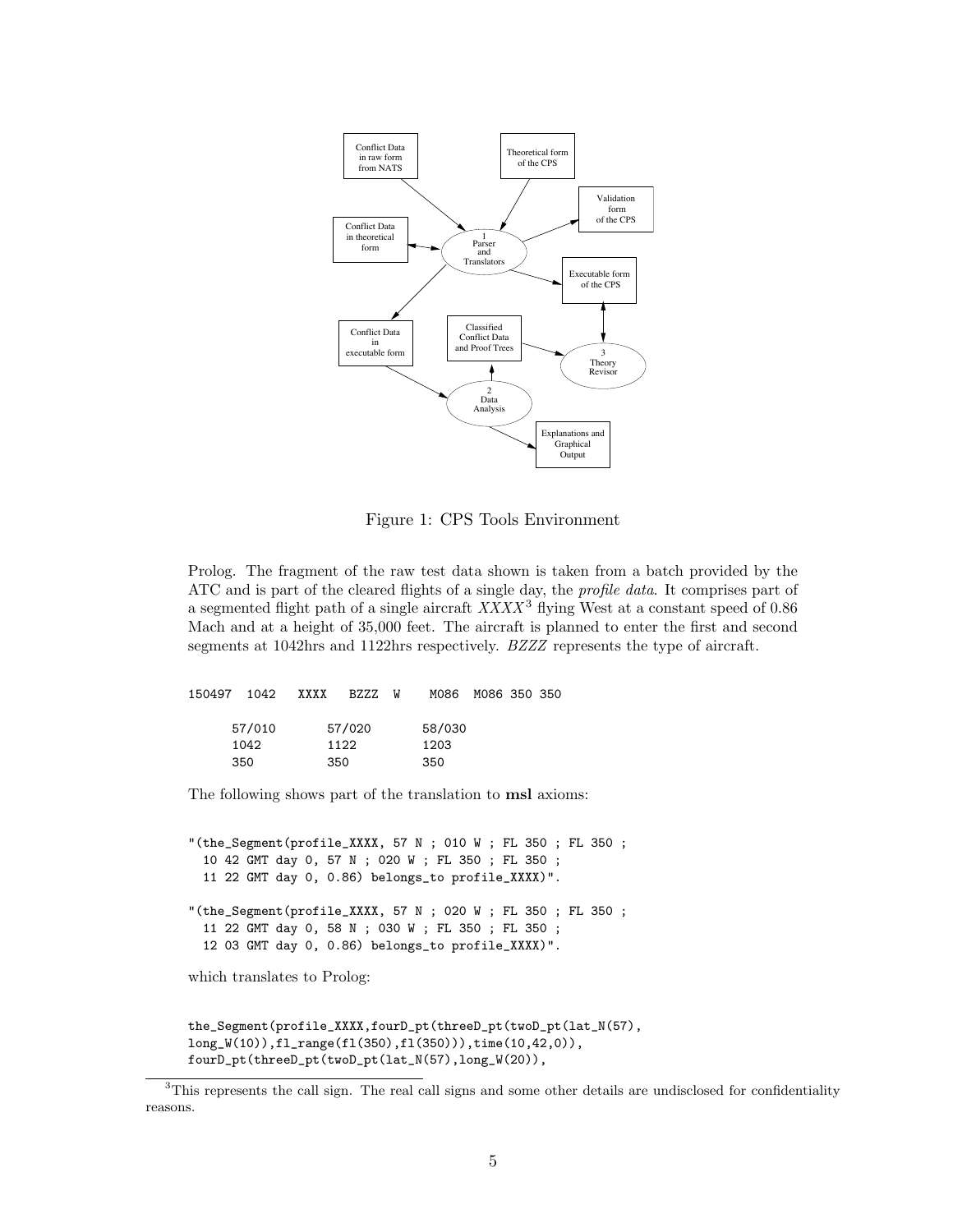```
fl_range(fl(350),fl(350))),time(11,22,0)),0.86)
                      belongs_to profile_XXXX.
the_Segment(profile_XXXX,fourD_pt(threeD_pt(twoD_pt(lat_N(57),
long_W(20)),fl_range(fl(350),fl(350))),time(11,22,0)),
fourD_pt(threeD_pt(twoD_pt(lat_N(58),long_W(30)),
fl_range(fl(350),fl(350))),time(12,3,0)),0.86)
                     belongs_to profile_XXXX.
```
where sorts such as FL are replaced by Prolog functors such as fl. The CPS relates to separation of flight profiles and contains several hundred 'high level' and 'auxiliary' axioms which mirror complex definitions and procedures, mainly taken from the Manual of Air Traffic Services, Part 2 [22]. 'Lower level' axioms define domain object classes (i.e. the sorts in msl) serving as primitives in the model. The CPS is translated to the  $CPS_{EF}$ , which consists of a set of Prolog *clauses*, where all or part of each clause represents a CPS axiom. The highest level axiom of the CPS specified the criteria for two different aircraft to be in conflict, that a segment from each of their flight paths be in conflict:

```
(Segment1 of Profile1 and Segment2 of Profile2
              are_in_oceanic_conflict)
\langle=>
 [(Segment1 belongs_to Profile1)
  &
  (Segment2 belongs_to Profile2)
  &
  (Segment1 and Segment2 are_in_oceanic_conflict)
 ] ".
```
which translates to Prolog:

```
profiles_are_in_oceanic_conflict(Segment1,Profile1,Segment2,Profile2):-
    Segment1 belongs_to Profile1,
    Segment2 belongs_to Profile2,
    segments_are_in_oceanic_conflict(Segment1,Segment2).
```
The translation process ensures that each clause in the  $CPS_{EF}$  logically follows from the original axiom in the CPS following rules established in Lloyd [23]. The process was general enough to cover all the axioms of the CPS. The resulting program had some recursion and many negated literals. However it happened to be the case that negated literals  $\neg p(\mathbf{x})$ (where **x** represents the tuple of free variables of p) were of the form that *either* p is fully instantiated, or any free variables in p are existentially quantified:  $\neg \exists \mathbf{x}(p(\mathbf{x}))$ . Thus problems with 'floundering' were avoided, which can result from the existence of expressions such as  $\neg \forall \mathbf{x}(p(\mathbf{x}))$ . This form of negation is sometimes termed *constructive* [24, 23].

## 3 The Utilisation of Machine Learning

#### 3.1 Existing tools and methods

As explained in the previous section, the IMPRESS project utilised the tools environment and initial specification  $(CPS)$  inherited from FAROAS. Unfortunately, however, the experience of FAROAS was that these diverse forms of validation, although essential, were still insufficient as far as uncovering and fixing flaws was concerned; for example, tests may succeed for the wrong reasons, and where tests fail (i.e the expert decision is at variance with the prototype's decision) it is still very difficult to identify the faulty or incomplete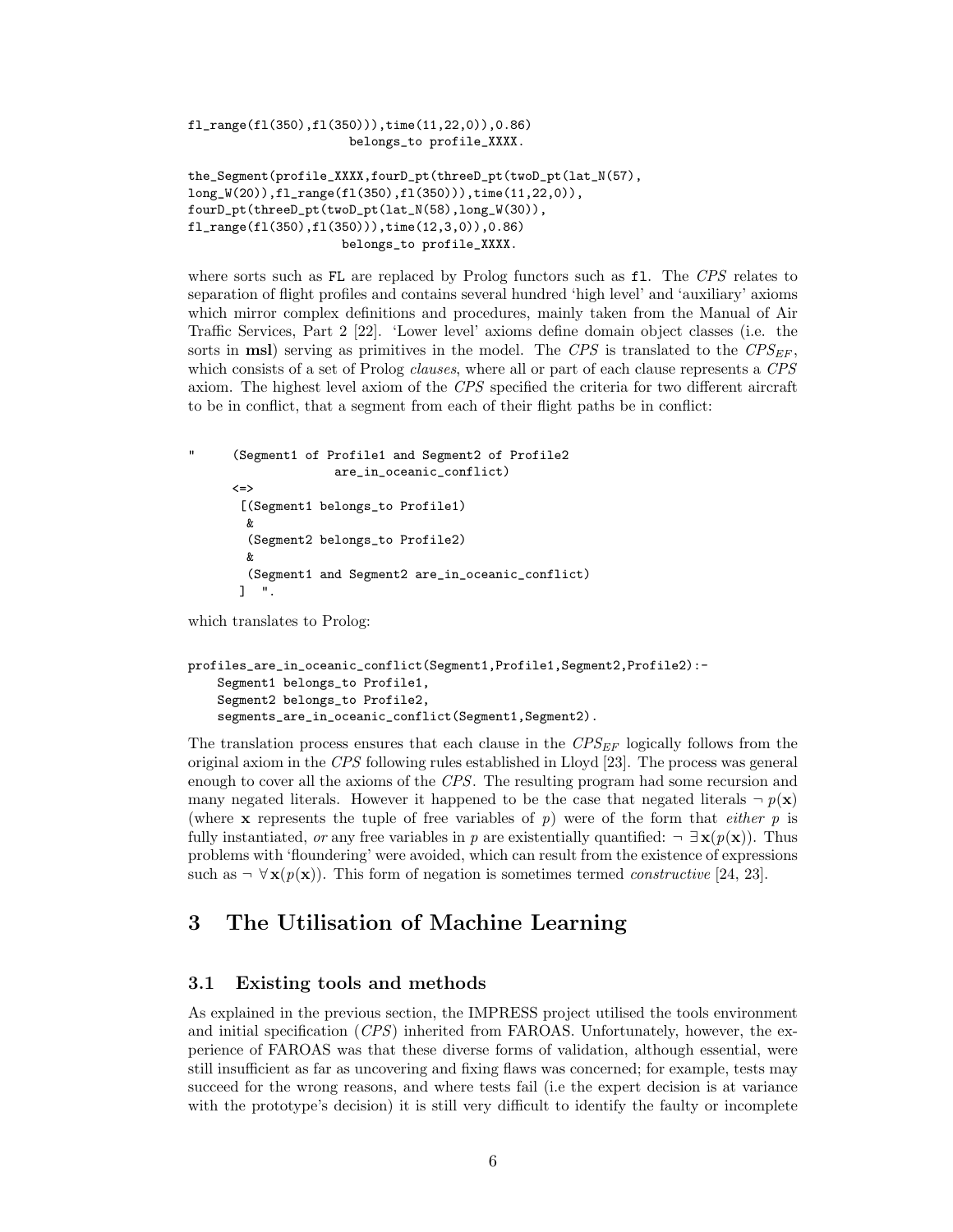requirements. After examining relevant ML techniques, we produced a critical review of the related research and prototype tools [25]. Our review included 'explanation based' tools and methods, tools which 'induced' a theory from examples and general theory revision tools.

As indicated in Section 2.2, the executable form of the CPS contains a significant number of literals of the form  $\neg$  ( $\exists x p(x)$ ). A central requirement for our ML tool development was for a tool which generates a proof tree from a successful Prolog query via explanation-based generalisation (EBG). However the 'text-book' meta-interpreters for generating proof trees [26, 27], cannot cope with general programs (i.e. containing negated literals). In Siqueira and Puget [28], a method is described for generating a failed proof tree, namely, explanation-based generalisation of failures (EBGF). A sufficient condition is derived from the failed proof tree which is satisfied by the instance and ensures the failure of the goal. However clause bodies contributing to the failed tree can contain only positive literals. A review and extension is in work by Schrödl  $[29, 30]$ , where EBGF has been used to aid the generation of trees for proofs which use SLDNF-resolution. For positive literals, a traditional EBG tree is generated. However for negative literals a subsidiary tree is generated via EBGF. The EBGF tree is joined to the main tree via a subsidiary function. The tree generator recurses between EBG and EBGF. The derived formula contains negative goals, disjunctions and existential quantifiers. It is then converted to a set of clauses via standard translation rules [23]. However the requirements for the CPS were for a tree which explicitly indicated failure nodes and their children as illustrated in Figure 2 of Section 3; the EBG/EBGF method was unsuitable for our purposes.

The CPS contains significant numerical components; machine learning in domains containing significant numerical components has previously been accomplished by using neural networks [31]. This is because of problems in encoding numeric properties in the logic programming context. One solution is the utilisation of background knowledge in the framework of Inductive Logic Programming (ILP). For example P-Progol [32], exploits the fact that background knowledge has very few restrictions placed on by the ILP framework. P-Progol utilises background predicates that implement statistical and numerical analysis procedures in order to induce first order theories to scientific problems. Background knowledge available to P-Progol includes (for example) simple arithmetic and trigonometry, inequalities, regression models and numerical differentiation. Two non-trivial case studies are presented, where experimental results are input and constraints on variables which explain the input data are obtained. There are some similarities of the case studies to the CPS, in the use of background knowledge in encoding trigonometrical equations and the like. The main differences lie in the underlying model. The two experiments in P-Progol utilise around 10 input ordinal variables whereas the  $CPS_{EF}$  domain utilises 22 ordinal variables from the two aircraft. (These are detailed in Section 2 and comprise flight levels, speeds, positions, etc.) Separation criteria also includes many non-ordinal variables such as 'type of aircraft' and whether or not an aircraft meets certain nautical standards.

A further solution to the problem of numeric literals in a logic programming context is the use of Constraint Logic Programming. The Constraint Logic Programming frame subsumes the logic programming frame. It has been shown [33], that a discriminant induction problem can be transformed into a Constraint Satisfaction Problem, and hence solvable via Constraint Logic Programming. The approach is pursued by Anthony and Frisch [34], where an algorithm, NUM is presented which generates numeric literals. Usage declarations are meta-predicates which restrict the form of the numeric literals. For example a particular numeric literal might be restricted to an inequality or to a linear relationship. The work is in its early stages and it is not clear how, or if, it would scale up to deal with real-world examples such as the CPS.

As part of our survey into existing tools we conducted a small feasibility study involving the use of the theory revision tool FORTE [16]. The study concluded that while theory revision or refinement methods as used by FORTE would be useful in validation, the size and expressive nature of the  $CPS_{EF}$  would present various problems. For example,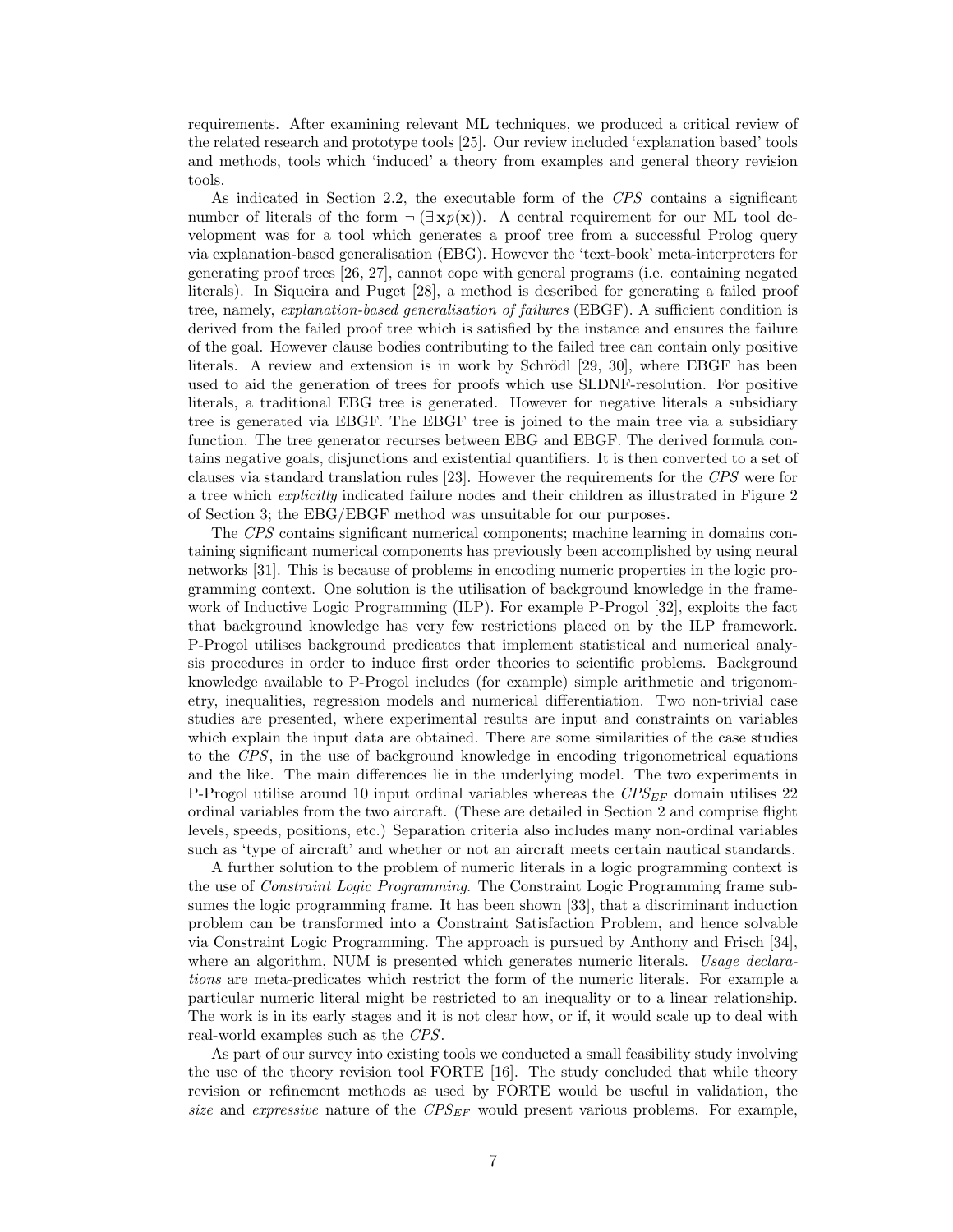in order for FORTE to cope with function symbols, the theory requires flattening [35], the transformation to an equivalent theory without function symbols. Flattening replaces functors by predicates and in our case this meant that functors representing types were replaced by typing predicates. An example of a simple clause with a functor called fl\_range is:

```
the_min_Flight_level_of_fl_range(fl_range
    (Flight_level1,Flight_level2),Flight_level2):-
    Flight_level2 is_at_or_below Flight_level1.
```
The same clause is now flattened so that there are no functors. A new predicate fl\_range\_pred is also added to the background theory:

```
the_min_Flight_level_of_fl_range(Flight_level_range,
                                 Flight_level2):-
    fl_range_pred(Flight_level1, Flight_level2,
                  Flight_level_range),
    Flight_level2 is_at_or_below Flight_level1.
/* new 'typing' predicate */
fl_range_pred(Flight_level1, Flight_level2,
              fl_range(Flight_level1,Flight_level2)).
```
As can be seen, the size of the resulting theory is increased by the introduction of typing predicates (such as  $f1$ -range-pred). FORTE was run using a subset of the  $CPS_{EF}$  and a set of instances. The result was that FORTE over-generalised the theory by removing the typing predicates (such as fl\_range\_pred) and thus 'improved' its accuracy. The incorrect removal of typing predicates could have been prevented by 'shielding' these predicates. However, the pilot study indicated a huge increase of theory size due to the generation of a large number of typing predicates. The typing predicates arise from the existence of the many functors in the  $CPS_{EF}$  which model the sorts of the  $CPS$ , as explained in Section 2.2. The increase in size of an already large specification would have created an intractability problem.

Since the existing tools and methods were not suitable for our purpose, and for reasons of ease of tool integration, it was decided to construct ML tools in-house. The tools developed during IMPRESS are shown in Figure 1 and comprise processes 2 and 3, where process 1 utilises parsing and translation (from the FREE tool). Process 2 classifies and analyses the test output of process 1 (the profile data) and process 3 revises and outputs a new version of the  $CPS_{EF}$ .

### 3.2 Test analysis and validation (process 2)

The profile data is input to a Test Harness as a series of data sets, each set representing the characteristics of mutually-cleared flight profiles passing through 'Oceanic' airspace. This assumes that the order of the input of profiles reflects the order in which they were cleared by air traffic control officers. The Test Harness can be used to execute queries relating to those flight profiles or specifically to check if the CPS deems that they are in conflict. One important function of the latter is to repeatedly execute the main relation, concerning conflict prediction, and systematically check pairs of profiles:

 $profiles\_are\_in\_oceanic\_conflict(P1, P2, S1, S2).$ 

Each profile  $P1$  is compared with a given number N of chronologically previous profiles P2 cleared before P1. (E.g. for  $N = 20$ , and for 500 profiles to clear in a day's worth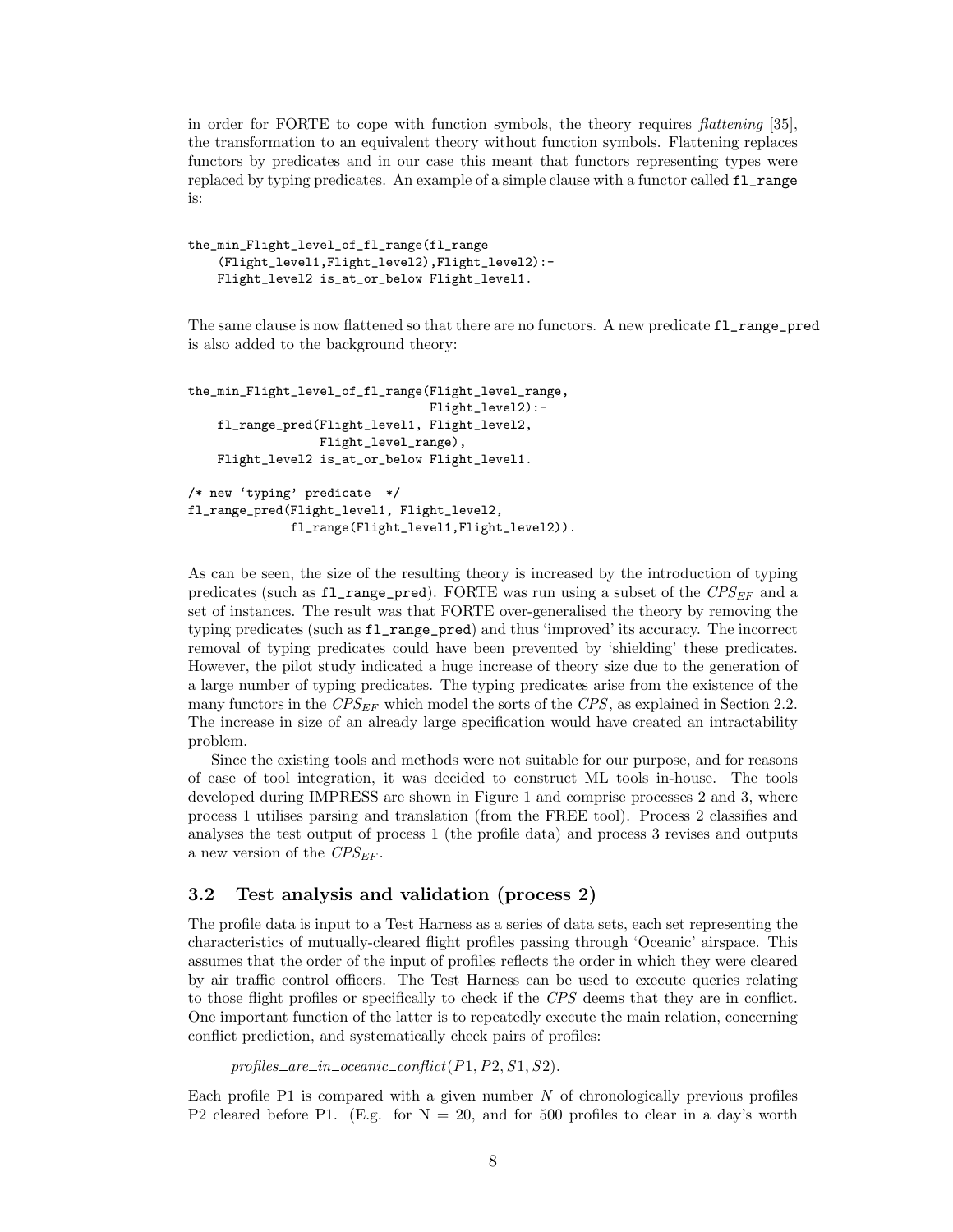of data, around 10,000 runs of the main relation are generated.) For given P1 and P2, if this relation succeeds when executed by the Prolog interpreter, then there are at least two segments (S1 from P1, and S2 from P2) that are in conflict, in which case P1 and P2 are deemed to be in conflict and the test result 'positive'. If this relation fails, then the P1 and P2 are separated to the required standard, according to the CPS and the test result 'negative'.

Mismatches between the expected result and the result returned by the  $CPS_{EF}$  drive the diagnosis of flaws and subsequent repair processes. Our testing process was biased by the fact that we could obtain virtually limitless negative examples of the main conflict relation using records of actual clearances of flight profiles over the Atlantic. On the other hand, we could only obtain a handful of positive examples that had to be constructed by air traffic experts. The classification of test results is given in Table 1, where positive and negative test results are compared with positive and negative classification of NATS experts.

|                |          | Classification by Theory |                 |  |
|----------------|----------|--------------------------|-----------------|--|
|                |          | Positive                 | Negative        |  |
|                | Positive | True                     | False           |  |
|                |          | positive                 | negative        |  |
| Expert's       |          | (TP)                     | $(\mathrm{FN})$ |  |
| Classification | Negative | False                    | True            |  |
|                |          | positive                 | negative        |  |
|                |          | (FP                      | TN              |  |

Table 1: Terminology for the classification of tests.

An example of an FP instance (Example 1) occurs when a comparison is made between profile XXXX from Section 2.2 and cleared profile YYYY :

```
instance_of_concept(profiles_are_in_oceanic_conflict(
                                  the_Segment(profile_XXXX,
fourD_pt(threeD_pt(twoD_pt(lat_N(57),long_W(10)),
      fl_range(fl(350),fl(350))),time(10,42,0)),
fourD_pt(threeD_pt(twoD_pt(lat_N(57),long_W(20)),
      fl_range(fl(350),fl(350))),time(11,22,0)),0.86),profile_XXXX,
the_Segment(profile_YYYY,
fourD_pt(threeD_pt(twoD_pt(lat_N(56),long_W(10)),
      fl_range(fl(340),fl(340))),time(10,35,0)),
fourD_pt(threeD_pt(twoD_pt(lat_N(57),long_W(20)),
      fl_range(fl(340),fl(340))),time(11,18,0)),0.86),profile_YYYY)
, fail).
```

```
/* Example 1 */
```
As indicated in Figure 1, the instances were utilised to generate explanations of the possible conflicts, including both symbolic and graphical output. They were also used to generate proof trees which provided some indications of 'blame' for faulty clauses of the  $CPS_{EF}$ .

#### 3.2.1 Test log and graphical output

The Test Harness produces a record of each test run, which includes a brief explanation of every profile pair that is in conflict according to the CPS. Where the pair are classified as not in conflict by experts, the explanation may provide clues to the faulty parts of the specification. An example is provided by part of the output from Example 1: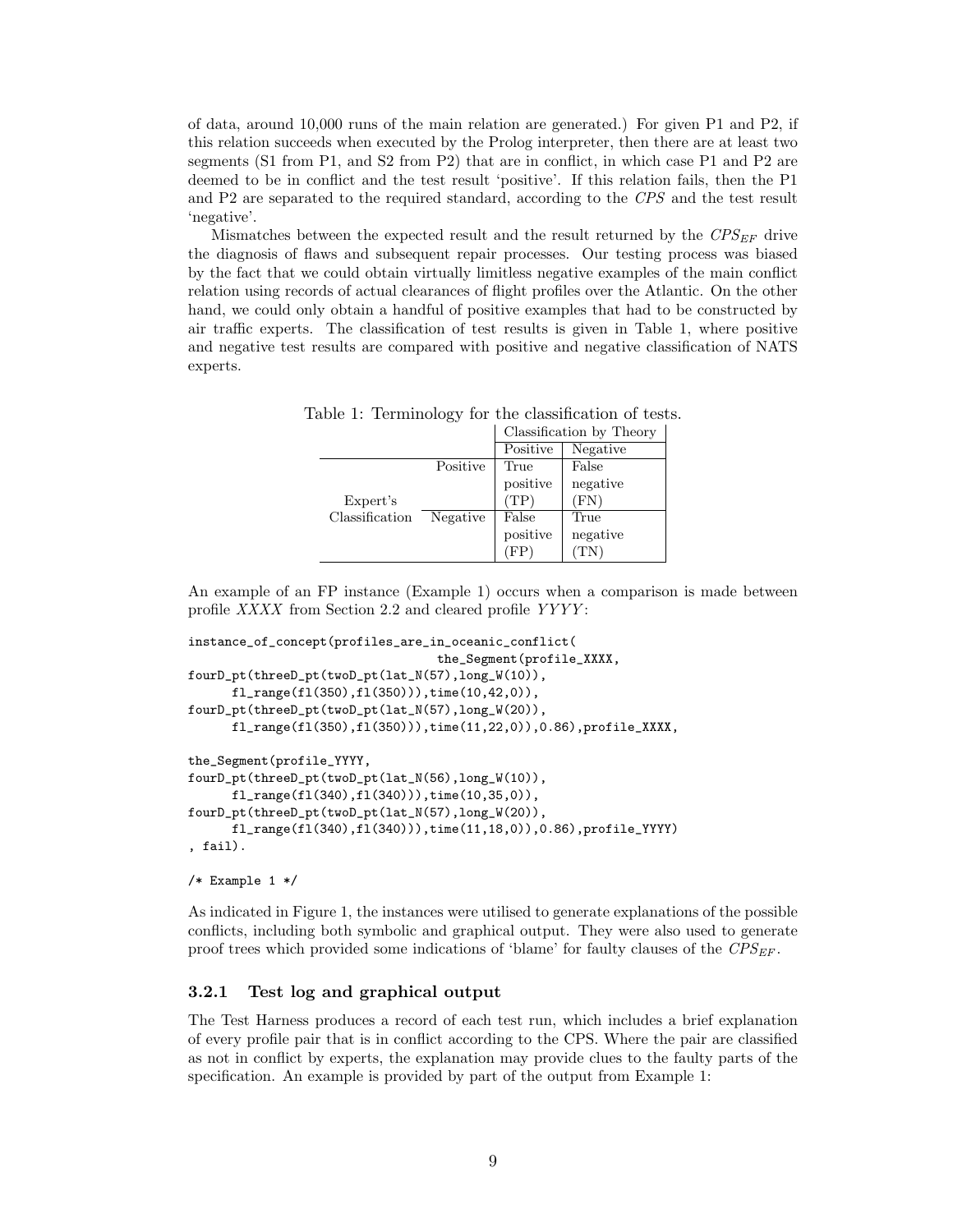\*\*\*\*\*\*\*\*\*\*\*\* Segments are not Separated \*\*\*\*\*\*\*\*\*\*\*\*

CallSign - Type - Mach - non-MNPS? - Steep Sgmt? - Irregular Sgmt? --------- ------ ------ ---------- -------------- -------------- yyyy bzzz 0.86 no no no xxxx bzzz 0.86 no no no Entry: Time FL Lat Long Exit: Time FL Lat Long ----- ---- -- -- --- ---- ----- ---- -- -- -- -yyyy 10 35 340 56 0 10 0 11 18 340 57 0 20 0 xxxx 10 42 350 57 0 10 0 11 22 350 57 0 20 0 Required vertical separation is 2000 Actual separation is 1000 vertical separation contravened longitudinal separation should be: 15 minutes The conflict box of xxxx is 60nm lateral 225.0nm longitudinal yyyy is inside box at distance 50.0nm lateral 98.0nm longitudinal longitudinal separation should be: 15 minutes

```
/*Explanation For Example 1 */
```
By examining the output from some of the instances it was found that a percentage of 'false positives' were found to be so because the separation value was only very marginally being exceeded. This indicated a flaw in the geometry, and currently we suspect that the CPS's local flat earth assumption is to blame.

By using the batch results, a collection of test queries can then be formulated with the aim of investigating in greater detail the suspect parts. The test log file was input to a graphical flight simulation using a multi-media platform which can display the profiles and conflict area, and simulate the planned aircraft flights [36]. This particular tool helped us spot some invalid data. Inspection of several apparent 'false positives' using the display clearly showed that the flight profiles were in fact in conflict. The invalid data had been sent to us in error.

#### 3.2.2 Proof tree generation

Central to the development of the ML tools was the use of meta-interpreter techniques to re-execute the  $CPS_{EF}$  with training examples classified as FP, FN, TN and TP. The meta-interpreter is used to build up proof trees or failure traces in order to pinpoint suspect clauses of the  $CPS_{EF}$  by assigning blame to those involved in erroneous proofs or those clauses that failed in a trace that should have produced a proof. In order to store information about clauses in a convenient and efficient manner, each is provided with an automatically generated identity number and the information as to its revisable 'status' (i.e. whether it is revisable or not to be revised). This information is stored in a Prolog structure. The tree generator is derived from a standard meta-interpreter, but has been extended to overcome the problem of negated literals.

Each clause  $\mathcal F$  in  $CPS_{EF}$  was provided with a numeric ID and the tree generator takes as input an expression Expr and outputs a proof tree PTree and a tree of clause-IDs IDTree which were involved in the proof of Expr. A problem is that the translation process from msl to Prolog resulted in negated expressions not(Expr) within the bodies of some clauses. In the case of the  $CPS_{EF}$ , negation is such that *either* Expr is fully instantiated, or any free variables in Expr are existentially quantified. A meta-interpreter was written which could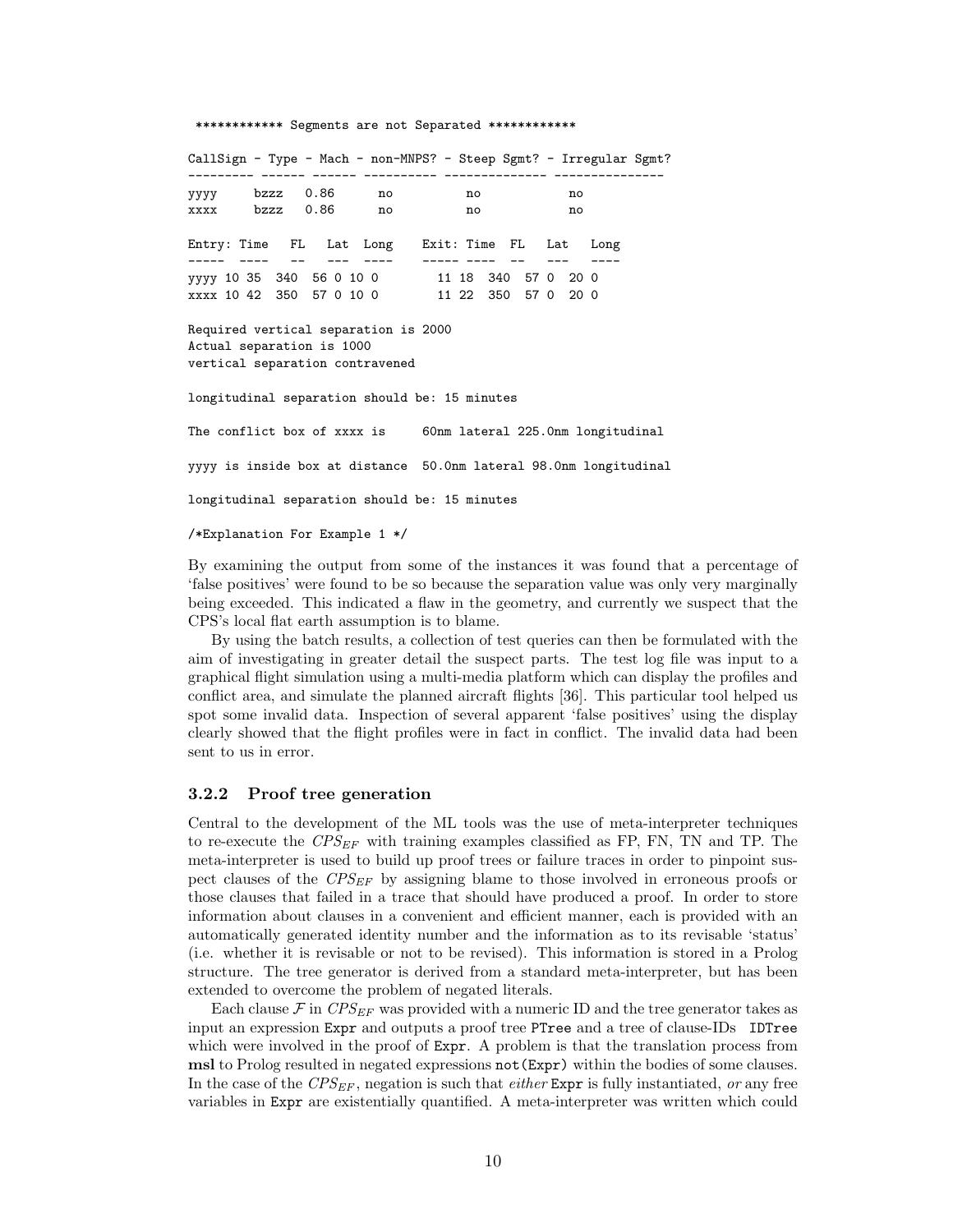generate proof trees which explicitly represent negative rules of the above kind from general logic programs. The meta-interpreter is briefly described using the following small program.

#### Small Tree Example

The number (ID) of each clause is shown:

\\* clauses numbered from 101 to 104 \*\  $r(A)$  :- t(A),  $not_{-}(p(A,Y))$ .  $p(A, 2) := m(A, X), Y$  is  $12*X, Y < 24000$ .  $p(A, 3) := m(A, X), Y$  is  $12*X, Y < 36000$ .  $p(A, 1)$  :- m(A, X), Y is  $12*X$ , Y < 20000.

 $\forall$  clauses numbered from 111 to 114 \*\ m(a, 1000). m(b, 3000).

 $t(a)$ .  $t(b)$ .

For IDTree, we adopted the convention that if a clause F had ID n, then  $\neg$  F in a proof tree was denoted by ID  $-n$ . In the example program presented above, a call to the tree generator will provide the following response:

| ?- generate\_trees(r(b), r(X), P, GenP).  $P = [101, [r(b), [114, t(b)],$ -102,[not\_\_(p(b,2)),[112,m(b,3000),0,36000 is 12\*3000,0,not\_\_(36000<24000)]], -103,[not\_\_(p(b,3)),[112,m(b,3000),0,36000 is 12\*3000,0,not\_\_(36000<36000)]],  $-104$ ,  $[{\rm not}_-(p(b,1))$ ,  $[112,m(b,3000),0,36000$  is 12\*3000,0,not\_\_(36000<20000)]]]]], GenP =  $[101, [r(X), [114, t(X)],$  $-102$ , [ $not_{-(p(X,2))}$ , [112,m(X,  $_B$ ), 0,  $A$  is  $12 * B, 0, \text{not}_-(A < 24000)]$ ,  $-103$ ,  $[{\rm not}$ <sub>-</sub> $(p(X,3))$ ,  $[112,m(X,-D),0]$ , \_C is 12\*\_D,0,not\_\_(\_C<36000)]],  $-104$ ,  $[{\rm not}$ <sub>-</sub> $(p(X,1))$ ,  $[112,m(X,-F),0,$ \_E is 12\*\_F,0,not\_\_(\_E<20000)]]]]] ?

As can be seen each of the negated clauses is expanded out and is represented in the tree. Negated clauses are provided with a negated identity number. Since there are three clauses with predicate head p, all contribute to the proof. Clauses  $m(b,3000)$ , 36000 is 12\*3000 all succeed and contribute to the proof, so they are included.

The explicit representation of negative clauses is achieved by first unfolding negative literals and then transforming them using De Morgan's laws. This extension is based on Clark's notion of the completion of a general logic program [37]. The following is an outline; full technical details can be found in the supporting literature  $[38]$ . Suppose predicate p is defined by  $m$  statements of the form:

 $p(\mathbf{t_i}) \longleftarrow W_i$ 

where  $W_i$  is a conjunction of literals and  $t_i$  a tuple of variables. The completed definition of  $p$  is a disjunction:

$$
\forall \mathbf{x} ( p(\mathbf{x}) \longleftrightarrow \bigvee_i \exists \mathbf{y_i} (\mathbf{x} = \mathbf{t_i}) \ \wedge \ W_i )
$$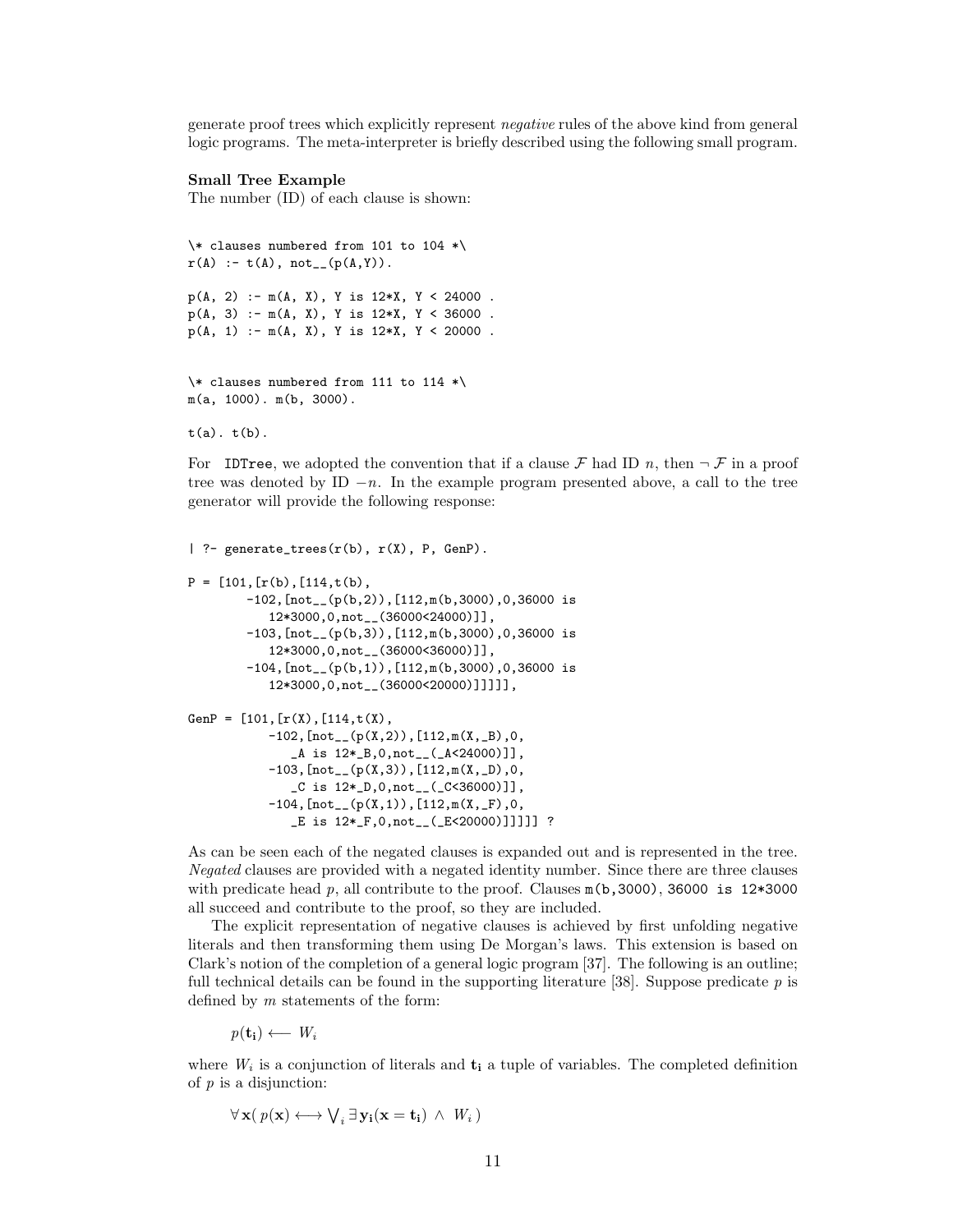where  $y_i$  are the variables of the original clause. Thus input expressions to the tree generator not(Expr) can be expanded into the following conjunction:

$$
\neg \ \exists \mathbf{x} p(\mathbf{x}) \longleftrightarrow \forall \mathbf{x} (\bigwedge_i \neg (\exists \mathbf{y_i}(\mathbf{x} = \mathbf{x_i}) \land W_i)).
$$

Since each  $W_i$  is a conjunction of literals  $\bigwedge_j E_i^j$ , in generating the tree we need to obtain proofs of expressions such as  $\neg \bigwedge_j E_i^j$ . Expanding to obtain the disjunction  $\bigvee_j (\neg E_i^j)$ , we may find that (since Prolog uses a left-to-right computation rule) a given component is insufficiently instantiated. In order to make sure that each component is sufficiently instantiated we utilize the following equivalence:

$$
\neg(L_k) \vee \neg(\bigvee_i (E_i^j)) \longleftrightarrow \neg(L_k) \vee ((L_k) \wedge \neg(\bigvee_i E_i^j)).
$$

In the small example, a variable shared by two literals is 'X' which is shared by literals  $m(A, X)$  and Y is 12\*X.

Figure 2 contains a pictorial representation of a fragment of a typical tree which was generated during IMPRESS. The tree represents the proof that a pair of aircraft have planned flight paths which potentially violate separation rules. The Figure indicates which nodes succeed and which succeed by failure. The difference between the EBG/EBGF method described in Section 3.1 and our work is that the EBGF tree is defined separately from the EBG tree. In our work the failed predicates are unfolded and integrated with the successful predicates. Thus negation is 'deferred' to the leaf nodes of the tree. This has the advantage that the failed predicates of interest, viz. the unshielded predicates are immediately identifiable. The information obtained from generated proof trees was input



Figure 2: Example of Proof Tree which Includes Negative Literals

into the TR tool, as indicated in Figure 1. A further function of proof tree generation was full explanation analysis. For individual test runs where the conflict predicate succeeds, the code analysis process can produce a generalised proof tree, using explanation-based generalisation, as mentioned above. This is useful for inspecting the outcome of false positive queries, although somewhat tedious as even the generalised proof trees are 30 - 40 pages in length. This did allow us to spot a very subtle flaw which resulted from the animation process. An auxiliary axiom relating the speeds of two aircraft is shown in Example 2 below: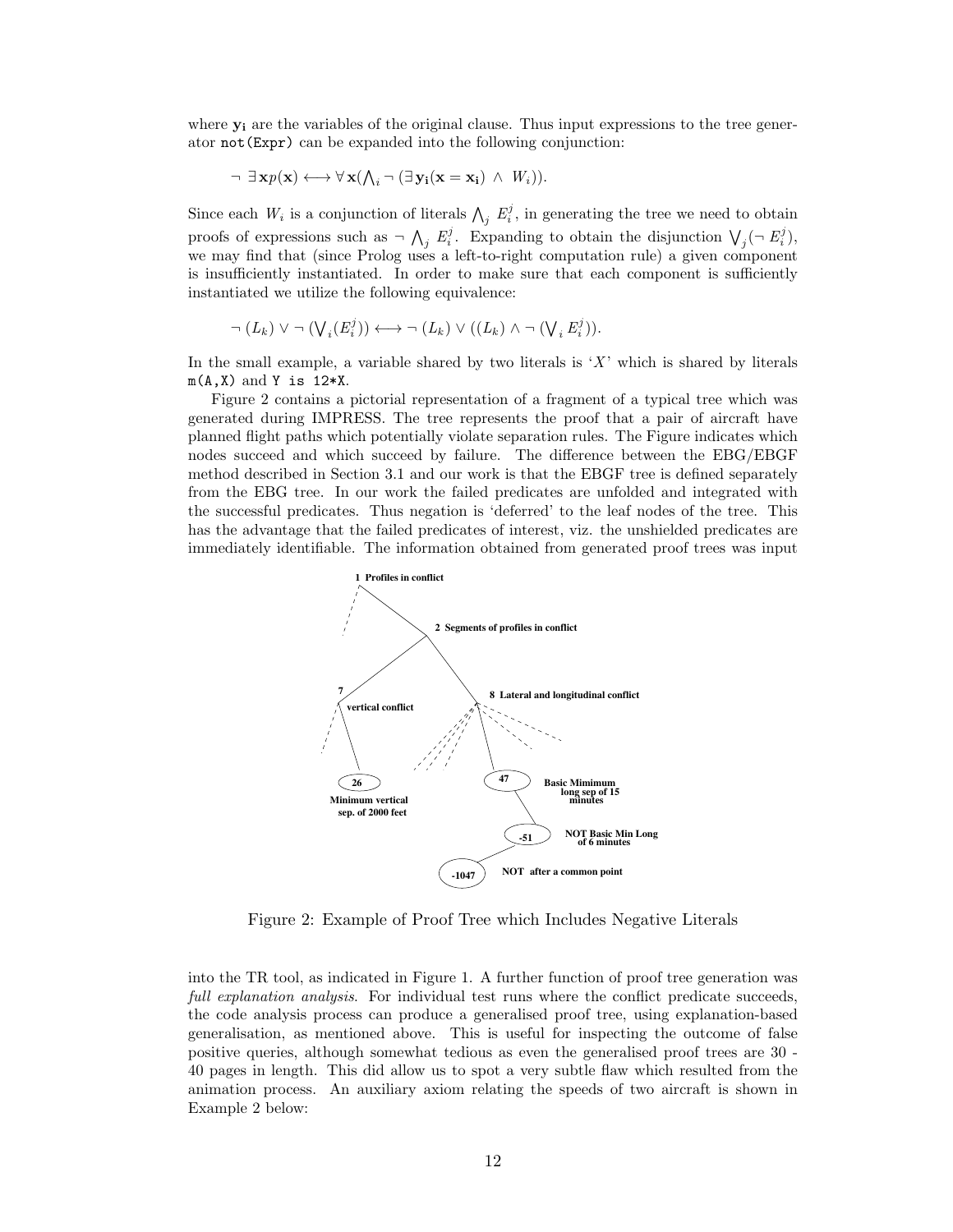```
[ (Segment1 and Segment2 are_after_a_common_pt_from_which_profile
   _tracks_are_same_thereafter)
   or
   (Segment1 and Segment2 are_after_a_common_pt_from_which_profile
   _tracks_are_diverging_thereafter)
]
\Rightarrow[ (the_preceding_aircraft_on Segment1 or_on Segment2 is_faster
  _by Val mach)
   <=>
   [ [ (the_aircraft_on Segment1 precedes_the_aircraft_on Segment2)
        &
        the_machno_Val_on(Segment1) - the_machno_Val_on(Segment2) = Val
     ]
     or
     [ (the_aircraft_on Segment2 precedes_the_aircraft_on Segment1)
        &
        the_machno_Val_on(Segment2) - the_machno_Val_on(Segment1) = Val
     ]
   ]
] ".
```
#### Example 2

Inspection of the proof tree for a misclassified instance in the suspected longitudinal separation clauses revealed that 'the\_machno\_Val\_on(Segment)' was returning a float value when animated using the Prolog interpreter. As a consequence a comparison of the form  $(0.0199999...) = 0.02$  was occurring when the clause corresponding to this axiom was executed. This problem resulted from an error in our translation tools rather than an error in the CPS.

A further function of Process 2 is a 'blame assignment process'. In order to determine the likely candidate clause(s) for revision, the blame assignment process inputs the theory  $CPS_{EF}$  and the false positive examples FP, and outputs a list RP of clauses (which are the revision points) in descending order. In RP each clause and its identification number in  $CPS_{EF}$  is associated with a *potential* where the potential of a clause is the number of proof trees it occurs in. (Multiple occurrences of a clause in a single proof are ignored.) Thus clause number −1045 has a potential of 3 if it occurs in 3 proof trees. The next section describes how the output from Process 2 is input to Process 3, viz Focused Revision.

### 4 Focused Revision (Process 3)

The blame assignment and explanation-based tools discussed above focus the user's attention on those parts of the theory that are likely to be faulty. We wanted to go much further in this project: our aim was to construct batch processes to input the results of blame assignment, in the form of an ordered list of faulty clauses, and output the most promising refinement(s) to the clauses. The resulting updated theory would then be submitted to the other validation processes for checking.

To employ a theory refinement approach we have on the one hand to make sure it is effective in suggesting useful changes to the theory, while on the other hand overcome the significant computational complexity problems of the underlying algorithms. Theory refinement algorithms are characterised by the refinement operators they embody. These define the primitive changes that are made to the theory by the refinement algorithm. A very general approach to theory refinement is to use coarse grained 'syntactic' refinement operators [39, 16]. These employ techniques such as deleting clauses or deleting/adding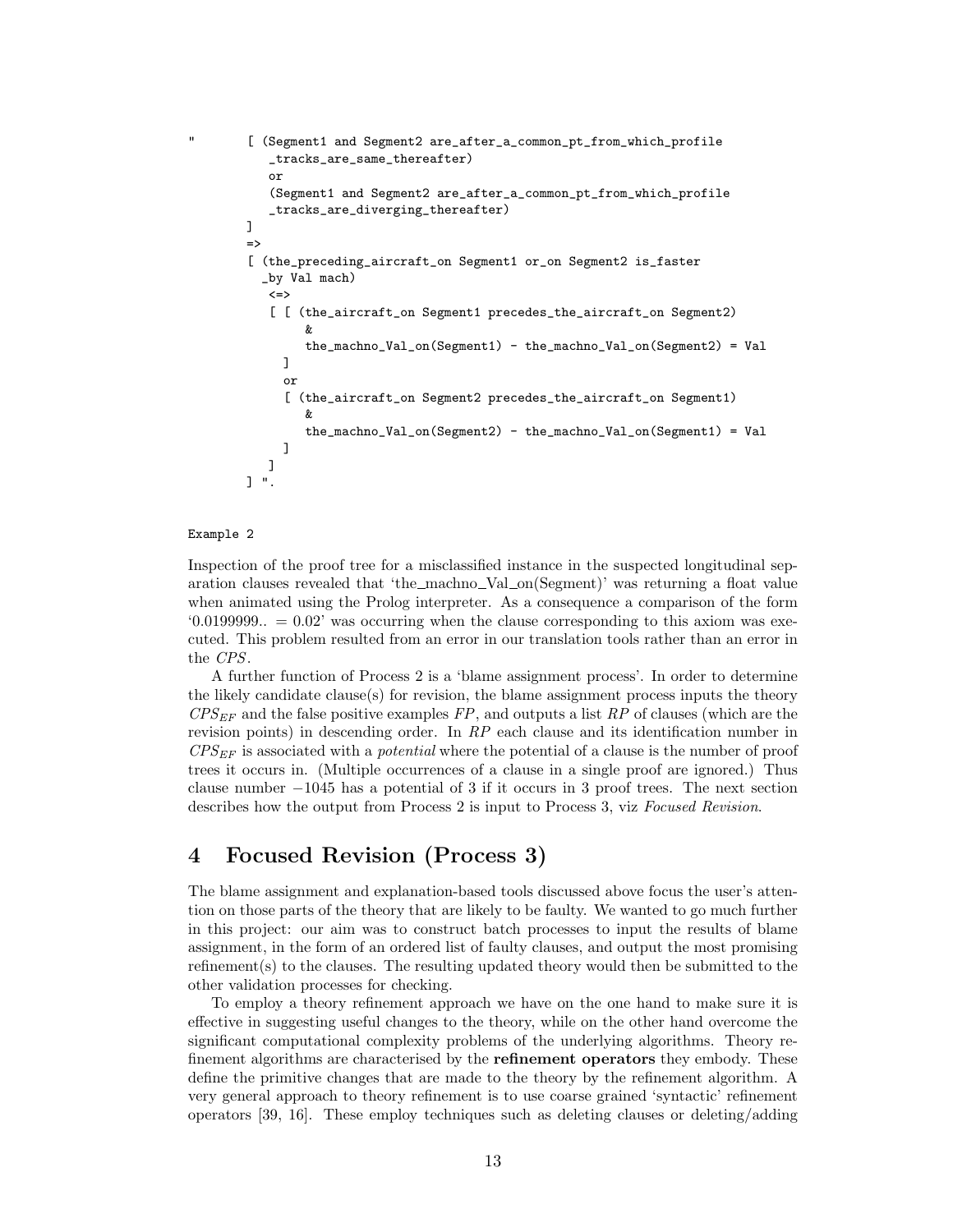literals from/to clauses. Unfortunately, in our experience with the CPS such operators are superficial in their effect, and research prototypes containing them appear to be limited in scope. Simply deleting literals from clauses, for example, is unlikely to lead to an improved theory if the theory has already undergone some validation mechanism.

Fine grained operators which have the potential to refine the internal content and structure of literals would be more effective, but exacerbate the complexity problems. To design an effective TR algorithm for use with a non-trivial technical specification such as the CPS, one must analyse the likely sources of error – in particular those errors that will be left after syntax checking, batch testing and hand validation. Hence we managed the complexity problems by designing what we termed focused and composite TR operators. These are based around the sort structure of the  $CPS$ . The  $CPS_{EF}$  is automatically generated from the CPS, whose sorts can be characterised as being either totally ordered or not, depending on the properties of the relations associated with it. During the initial validation of the CPS we found that errors were associated with complex ordering relations and their sorts. We call the sorts that are unordered nominal, and those that are ordered ordinal, where each ordinal sort is associated with a set of binary, transitive, ordering relations  $\{\succeq_1, \ldots, \succeq_n\}.$ 

Examples of nominal sorts in the CPS are Aircraft, Airspace, Segment, Profile. Examples of ordinal sorts are Flight Level, Time and Latitude, where primitive order relations are for example is  $\_above, is\_at\_or\_later\_than, is\_west\_of$  etc. An example of an ordinal atom is:

 $f1(330)$  is *above*  $f1(290)$ 

where  $f(330)$  and  $f(290)$  are of sort Flight Level. Therefore, each clause in the  $CPS_{EF}$  has a domain which is a product of sorts:

 $X_1 \times \ldots \times X_n \times D_1 \times \ldots \times D_m$ 

where each  $X_i$  is an ordinal sort and each  $D_j$  is a nominal sort. For example the clause providing the conditions for aircraft to have a minimum vertical separation of 2000 feet, where A, C are flight levels and B, D are segments which refer to flight levels A and C respectively is:

```
the_min_vertical_sep_Val_in_feet_required_for(A, B, C, D, 2000) :-
 ( both_are_flown_at_subsonic_speed(B, D),
        ( A is_above fl(290) ; C is_above fl(290))
   ;
  one_or_both_of_are_flown_at_supersonic_speed(B, D),
         (A is_at_or_below fl(430) ; C is_at_or_below fl(430)) ).
/* Example 3*/
```
This clause has domain of sorts  $Flight\_level \times Segment \times Flight\_level \times Segment$  and can be paraphrased as:

"The minimum vertical separation value in feet required for two flight levels of two segments is 2,000 ft if both are subsonic and at least one flight level is above 29,000 ft, or at least one is supersonic and at least one flight level is at or below 43,000 ft"

The CPS contains several hundred ordinal atoms. Most of these are primitive, as in the examples given, in the sense that they are not decomposable into simpler relations. There are also non-primitive ordinal relations - these are ones that are defined immediately in terms of primitive ordinal relations. For example the relation  $one\_or\_both\_are\_at\_or\_below$  takes 3 flight levels as arguments, and is defined in terms of the primitive relation  $is\_at\_or\_below$ .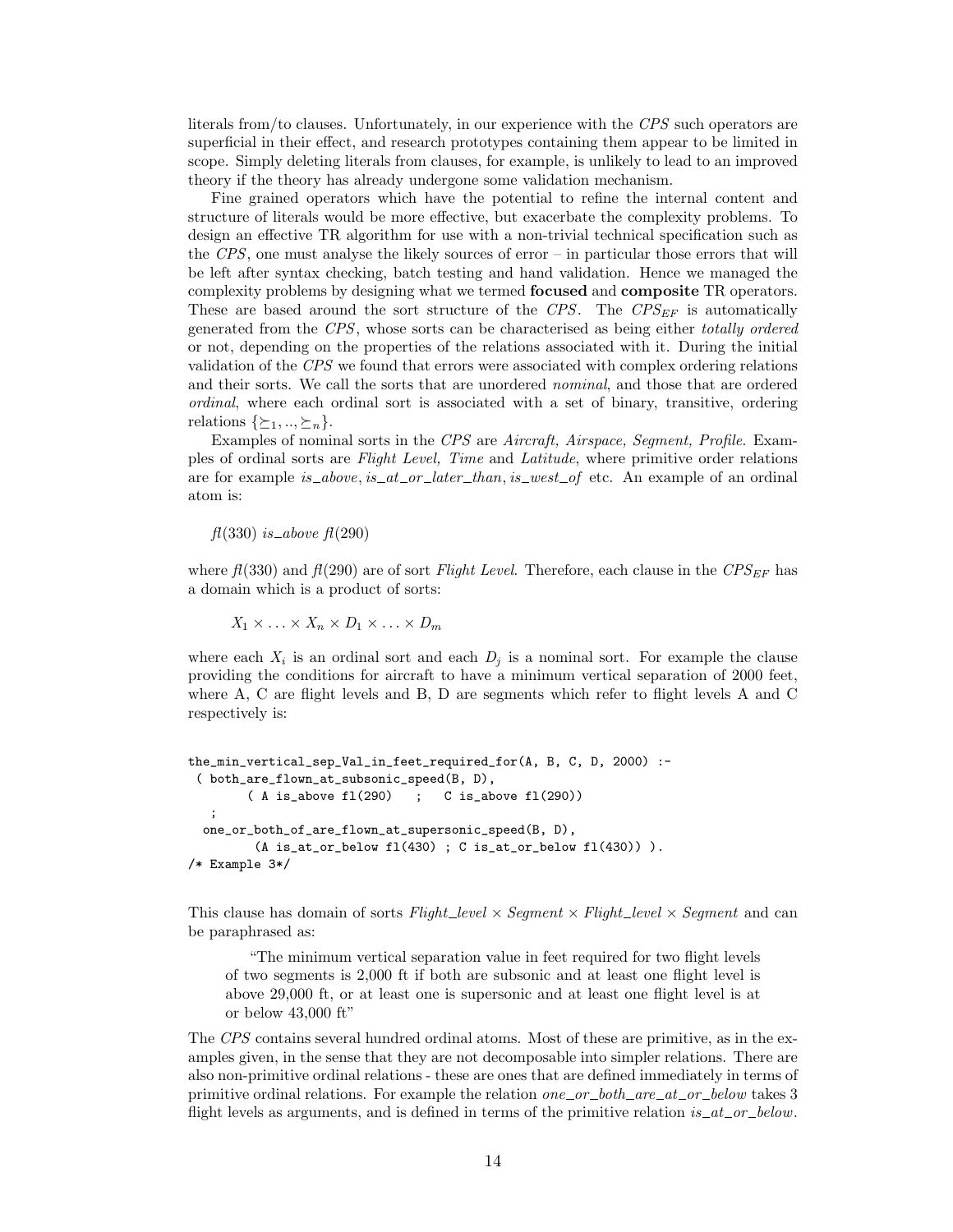Given the number and complexity of ordinal relations, and the likelihood of errors involving them, it was decided to focus a TR algorithm on the revision of clauses containing and defining them. (The nominal components were left fixed.) In the  $CPS_{EF}$  there are many clauses involving limiting values of the form  $x \succeq a$ , where a is a constant. (See Example 3.) These might not have been encoded correctly initially from the expert sources, or they may need to be changed to cope with changing requirements.

#### 4.1 A refinement operator that changes ordinal regions

As well as focusing in on parts of the theory, refinement operators need to be composite in the sense that they compose of a number of single refinements. This increases the efficiency of the TR process. The refinement operator we describe below is both focused and composite in this sense.

Assume we factor out the  $X_i$  from the  $D_i$  components, for each clause in the  $CPS_{EF}$ . Then for tuples satisfying the conditions of the clause there is defined an  $n$  dimensional region  $\mathcal R$  which corresponds to a domain of applicability of the clause. Applying the clause in Example 3 to profiles XXXX and YYYY of Example 1 it can be seen that (A,B,C,D) is in the domain of applicability of the clause where:

```
A = f1(350)B = the_Segment(profile_XXXX,
   fourD_pt(threeD_pt(twoD_pt(lat_N(57),long_W(10)),
                              fl_range(fl(350),fl(350))),time(10,42,0)),
   fourD_pt(threeD_pt(twoD_pt(lat_N(57),long_W(20)),
                              fl_range(fl(350),fl(350))),
   time(11,22,0)),
   0.86)
C = f1(340)D = the_Segment(profile_YYYY,
   fourD_pt(threeD_pt(twoD_pt(lat_N(56),long_W(10)),
                               fl_range(fl(340),fl(340))),time(10,35,0)),
   fourD_pt(threeD_pt(twoD_pt(lat_N(57),long_W(20)),
                             fl_range(fl(340),fl(340))),
   time(11,18,0)),
   0.86)
```
Suppose that a clause F contains an ordinal variable x, and R is  $a \succeq x \succeq b$ . Assume we calculate values c, d of x,  $(c \geq d)$ , where c is the maximum value of x found in FP training examples, and d the minimum of the values. Then a useful refinement operator would be to remove the overlapping part of interval  $c \succeq x \succeq d$  from  $a \succeq x \succeq b$ . In order to accomplish this, we can specialise the clause  $\mathcal F$  as follows: for each ordinal variable x, occurrences in the unrevised body of F of some logical expression  $\mathcal{E}(x)$  should be replaced in the revised body of F by  $\mathcal{E}(x) \wedge \neg (c \succeq x \succeq d)$ .

This idea generalises for potentially faulty clauses with several ordinal variables e.g. A,C of Example 3. Note that, in the presence of true positive instances of  $\mathcal{F}$ , the minimum and maximum of each ordinal variable may have to be further restricted so that the overall revision does not result in any false positive examples. For detailed algorithms implementing our refinement operators the reader is referred to our associated publication [40].

Generalisation can be explained in a similar manner: in order for FN instances to succeed, appropriate intervals are added to the region, and the region is calculated in an analogous manner.

<sup>/\*</sup> Variables from Example 1 \*/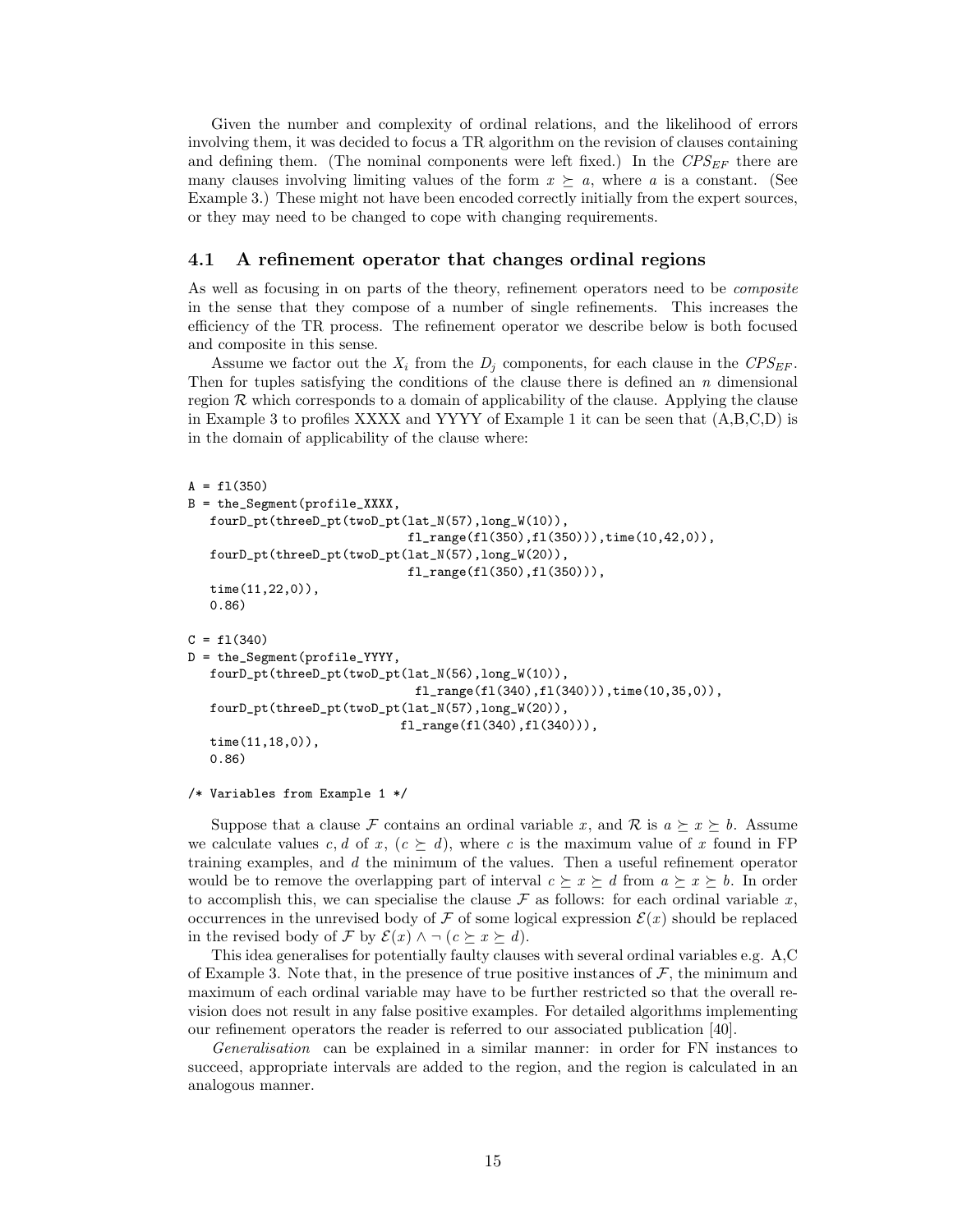#### 4.2 Testing the composite refinement operator

New requirements for vertical separation of aircraft provided the opportunity for testing the revision operator described above. The new criteria involved new conditions for flight level intervals for both aircraft undergoing a conflict probe, for minimum separations of 1000 feet and 2000 feet. The new criteria were collectively called Reduced Vertical Separation Minima (RVSM). Version 3 of the CPS (the current version at the time) did not reflect this and was therefore out of date. (See Example 3 for a clause representing part of the old criteria for 2000 feet.) To obtain classified tests we ran a batch of approximately 5000 separated profile pairs taken from post-RVSM aircraft profile data. These runs were simulations of positive clearance decisions taken by Air Traffic Control Officers from among 660 flight profiles for April 15th, 1997. The  $CPS_{EF}$  output a set FP consisting of 82 false positives, the rest being true negatives. The input to the ordinal refinement algorithm included (i) the set  $FP$ ; (ii) a set  $TP$  of 12 true positives; (iii) a set  $TN$  of 12 examples randomly taken from the several thousand negatives in the batch run. The set TP consisted 12 pairs of profiles that were expertly judged to be in conflict, and which the  $CPS_{EF}$  had also judged to be in conflict. These positive examples of profile conflict had been supplied to us by air traffic experts. The following trace is taken from the output of the first round of revisions to the  $CPS_{EF}$ :

```
the_min_vertical_sep_Val_in_feet_required_for(A, B, C, D, 2000) :-
        ( the_machno_Val_on(B, H),
            H<100,
            limitvar(1),
            ( ( not_{-(is\_greater\_eq(H,80))}); not__(is_less_eq(H,86))
                )
            ; ( not__(is_greater_eq(A,fl(330)))
                    not_{-} (is_lless_{eq}(A, f1(370))))
                ; not__(is_greater_eq(C,fl(330)))
            ; not__(is_less_eq(C,fl(370)))
            ),
......
26 with accuracy, from REGION, is 93.33333333333333
.......
```
The revision process selects those clauses with limits (ordinal relations of the form  $x \succeq a$ ) which appeared as faulty in the blame assignment stage. These 'limits' are marked in order using a dummy 'limitvar' literal, then revisions are made as explained above. The revision given in Example 3 had constructed altered intervals for flight levels A, C and speed range H. For A and C, it induced that the 2000ft separation rule was no longer valid for aircraft flying in the 33,000ft – 37,000ft interval, and flying at subsonic speed. The region for supersonic speeds was unaltered. In fact, this corresponds exactly to the flight level range in which the RVSM criteria are in operation.

The region change to  $H$ , the speed, was made firstly by the algorithm expanding out the *both\_are\_flown\_at\_subsonic\_speed* predicate in Example 3, as it is made up directly of ordinal relations. Secondly, the speed interval for all the examples which no longer require 2000ft separation was induced to be between mach 0.8 and mach 0.86. This restriction did not represent any change in the theory, but reflected the fact that mach 0.8 to mach 0.86 is a common speed interval for subsonic aircraft in the Atlantic area.

The presence of both true negatives and true positives in the training runs is required to limit the generalisation operators' scope. With only false positives, for example, the TR operator could make arbitrarily generalisations such as lowering separation distances to zero (which would of course change all FPs into true negatives).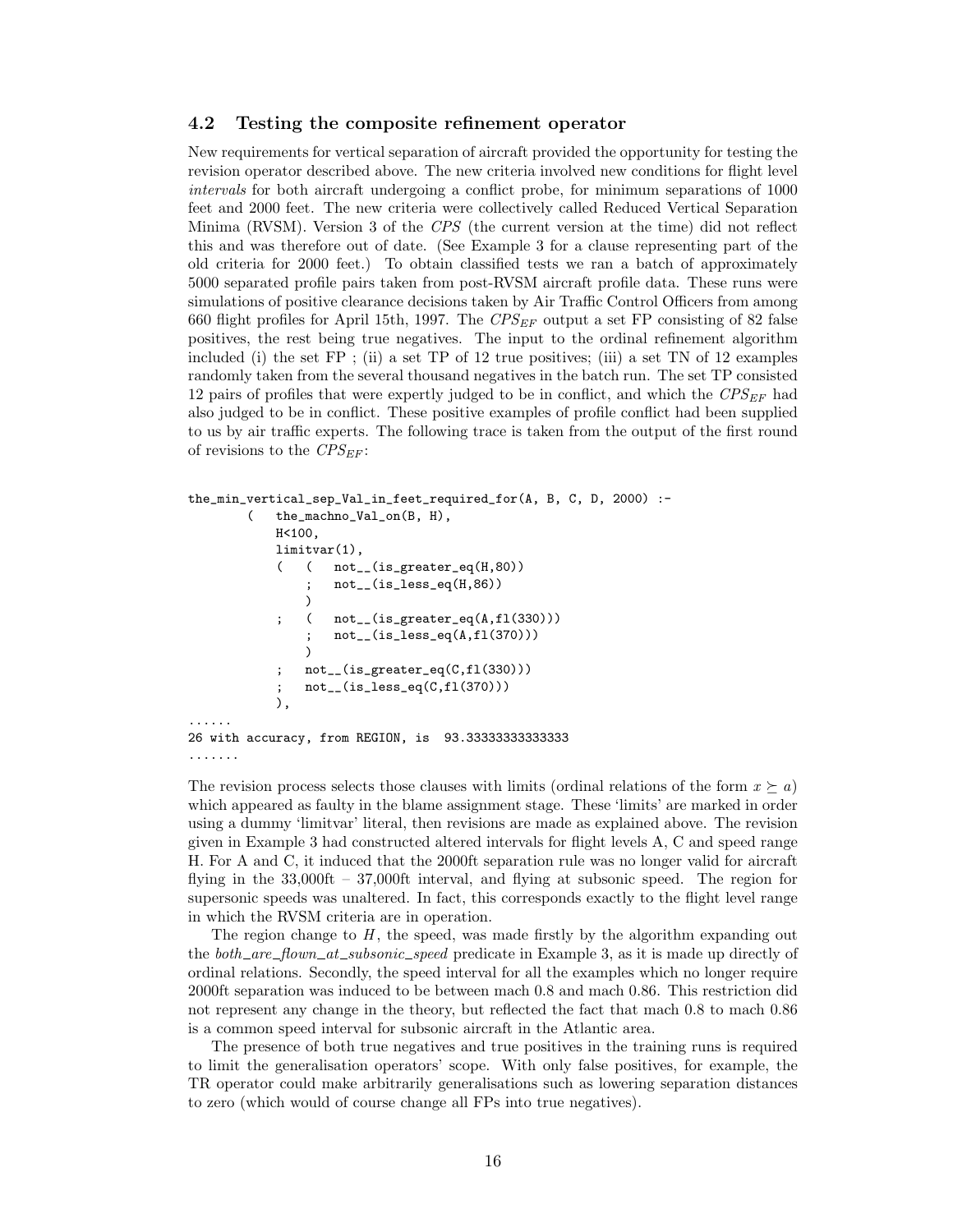#### 4.3 A refinement operator that replaces ordinal relations

As well as errors appearing in limits, a common error is to encode the wrong relation within an ordinal atom. Ordinal relations are grouped by sort in the CPS. For example, altitudes have the following associated relations:

 $is\_at\_or\_above, is\_at\_or\_below, is\_above, is\_below, same\_Flight\_level$ 

and similarly for time:

 $is\_at\_or\_later\_than, is\_earlier\_than, is\_at\_or\_earlier\_than$ 

We designed a refinement operator that in essence 'replaces' one ordinal relation for another in its group. For example, if the rule in Example 3 was identified as being potentially faulty, then each of the occurrences of is  $\_above$  and is  $\_at\_or\_below$  could be replaced by any of the other three relations in altitude's group. The TR algorithm replaces each ordinal relation with a new relation from its sort, and checks its fitness using trace information. It then implements the most successful relation and evaluates the revised clause's accuracy using a full test run.

#### 4.4 Testing the replacement operator

An experiment was conducted to test the application of the replacement operator in our TR algorithm [41]. To overcome the dearth of positive examples of aircraft profiles in conflict, in this experiment we focused the revision space on the longitudinal separation criterion rather than the whole  $CPS_{EF}$ .

Using 667 profiles from 4th January 1996, we obtained 33 FPs and 5037 TNs out of 5070 runs of the conflict predicate. Longitudinal separation was selected by studying the output of blame assignment for all the FPs, and the generalised explanation output for individual FPs. (See for example the proof tree in Figure 2.) From these, we suspected a flaw in the specification of longitudinal separation values. Longitudinal separation values in minutes can be 5, 6, 7, 8, 9, 10, 15, 20 or 30, and the CPS contains formalised criteria for all of these. 75 training instances of the longitudinal separation predicate were generated from proof trees and proof traces in which a longitudinal separation value of 10 minutes was assigned to two aircraft at least one of which is flying at subsonic speed. The training instances included 25 FN and 50 TP, the concept being:

```
the\_basic\_min\_longitudinal\_sep\_Val\_in\_mins\_required\_for(Segment1, Segment2) = 10
```
The set TP was generated by re-running the day's worth of instances, and identifying those pairs of profiles in vertical conflict that gave a longitudinal separation of 10 minutes, but were not in overall conflict according to both air traffic experts and the  $CPS_{EF}$ . This lowered the possibility of noisy data, since as the profiles are all separated but in vertical conflict, the CPS's decision that they are laterally/longitudinally separated is correct, and hence the choice of a particular separation value is more likely to be correct.

The FNs for the concept are derived directly from the 33 false positives from the conflict predicate. The TR algorithm, using ordinal relation replacement, returned a new theory with two clauses altered. 74 of the training instances were now true positive, and only one false negative remained. Significantly, one of the clauses (clause 1047) that was revised, defined the predicate:

 $are_{a}fter_{a}\_common_{p}t_{from\_which\_profile\_tracks\_$  $are\_same\_or\_diverging\_thereafter\_and\_at\_which\_$  $both\_aircraft\_have\_already\_reported\_by$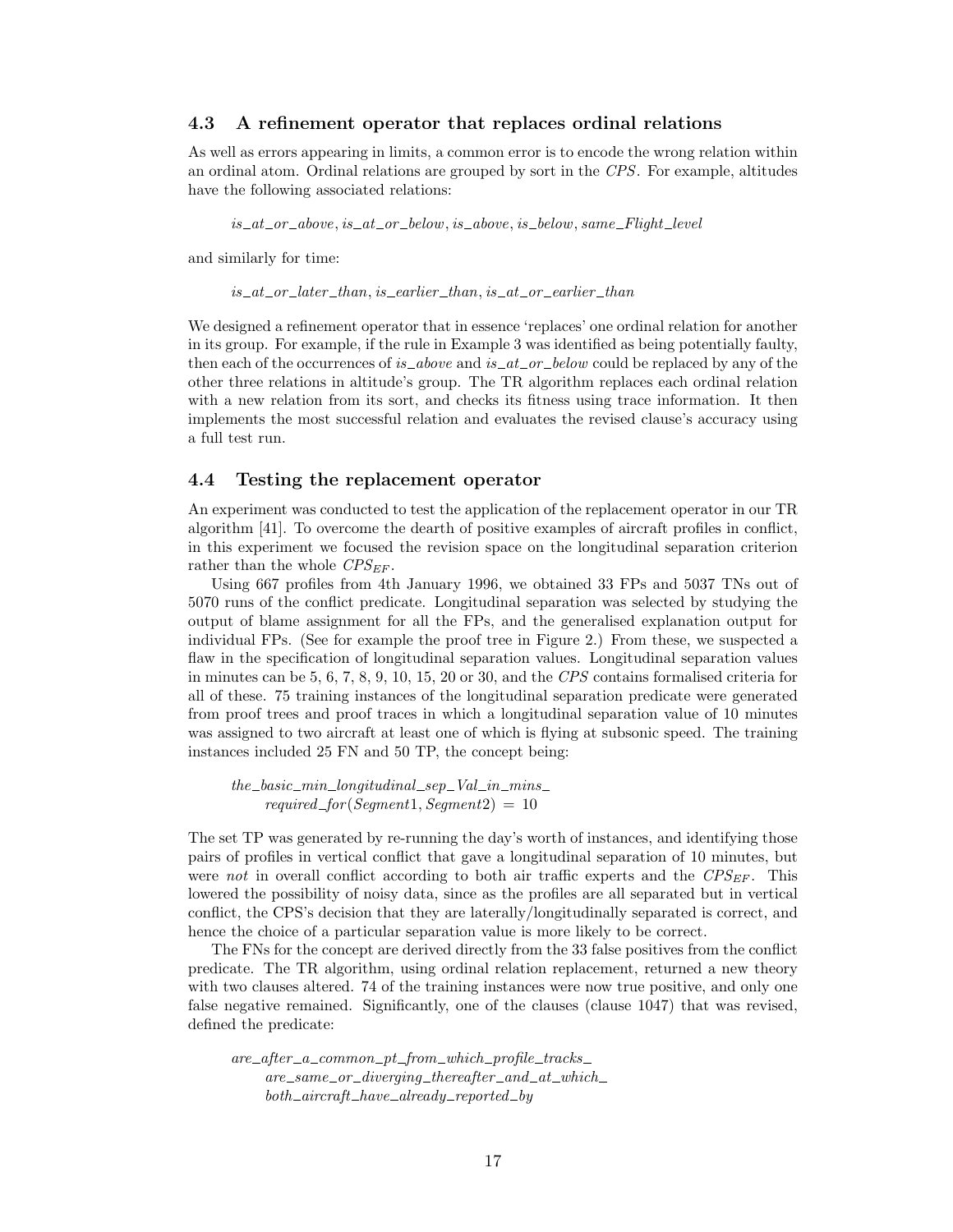The definition of this predicate was discovered to be an incorrect reading of an ATC Manual, in that its reference to 'the time of the conflict probe' had been wrongly represented. The revision (a change of two ordinal relations) was subsequently used to help create a new version of the CPS. An important point about this result was that, as can be seen from Figure 2, the ID for this clause was recorded in the revision points only negatively. In other words the negative part of the proof trees had to be explored to uncover the contribution made by this rule to faulty proof trees. Using a blame assignment that was not sensitive to clauses occurring in the negative part of a tree would not have uncovered this faulty clause.

### 5 Results and Comparison with Related Work

The systems we have produced have been implemented in compiled versions of Prolog, and run on Unix or PC platforms. Approximately 30,000 distinct tests have been processed using the  $CPS_{EF}$ , the overwhelming majority via the execution of the conflict relation with negative examples. The results of the tests have been used to maintain the CPS during the course of the project resulting in the current version of the CPS [42]. During the course of the project, the percentage of FPs during testing has decreased by a factor of 10, to less than half of one percent.

As far as we are aware our work is the first to apply machine learning tools to a requirements domain theory, although related work occurs in the field of Knowledge-based Refinement (KBR). Both areas have to adopt strategies to overcome the complexity pitfalls surrounding the use of TR, where theoretical results suggest that no polynomial algorithm exists to perform global optimisation in hill climbing algorithms [43]. In both MOBAL [44] and KRUST[45], refinement techniques have been used in a kind of incremental fashion, whereas our main effort has been directed towards the use of the automated analysis of a batch of proof trees of successful predicates, and in the case of unsuccessful predicates, the analysis of failure traces. In KRUST [46], for example, test cases are used one at a time to refine the KBS, in contrast to our focusing procedure, which uses multiple examples and a form of statistical blame assignment. In MOBAL, an interactive environment for knowledge acquisition has been used with a large security rule base. The tool utilises several learning algorithms in concert with an inference engine and a graphical user interface. Experience with MOBAL is consistent with our own in that ML tools work well in the context of a diverse tools environment.

According to Wrobel's classification [39], our ordinal TR algorithm exhibits first order, multiple-clause, multiple predicate learning which includes negation-as-failure literals. This contrast with FORTE [16], where theories are posed as sets of Horn Clauses. In our work, we utilise a blame algorithm which takes into account 'negative trees' and is thus more accurate than one in which negation is automatically shielded. In a similar manner, Wogulis [47] has developed a system, A3, that can revise first-order function-free theories containing errors within the scope of a negation. A3 finds the set of all single literal assumptions that could be made to prove each incorrectly classified example. All succeeding and failing goals in the proof of an example are candidates. Assumptions are then graded according to the number of examples they cover, and the depth of the assumption. (The identification and grading of candidate assumptions can be compared with our Blame Assignment.) A3 attempts to repair each clause according to how it uses the assumption, either positively or negatively. In contrast to this work, the CPS utilises functions in a fundamental way, and as indicated in Section 3.1 there are intractability problems in searches for faulty clauses which did not focus on ordinal clauses.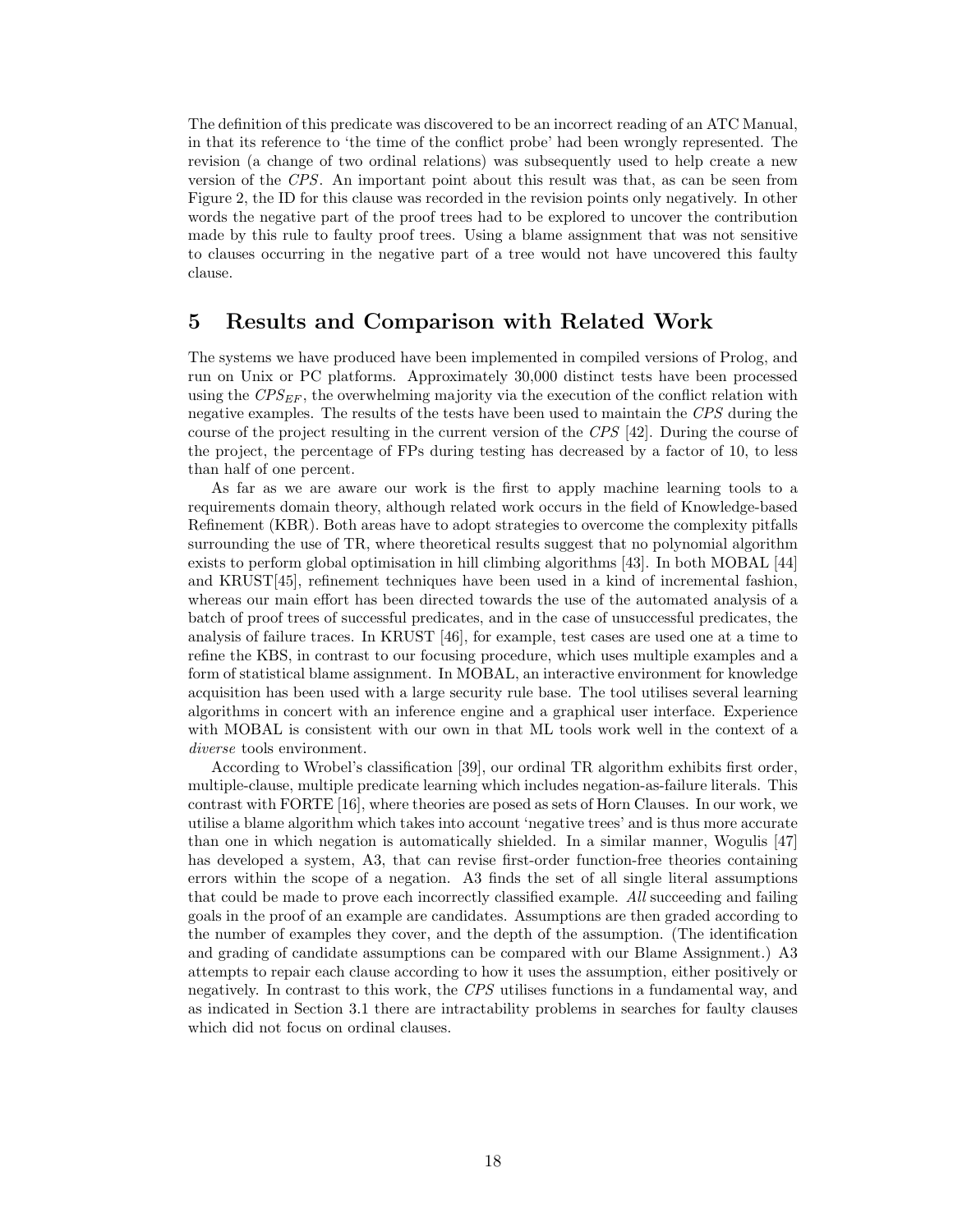### 6 Conclusions and Further Work

The project has succeeded in applying ML techniques, in particular theory refinement, to the area of validation of formal requirements models. The design, implementation, and testing of integrated tools making up an automated validation environment has been accomplished with techniques incorporating novel forms of blame assignment and theory revision. The TR tool itself has succeeded in revising the theory to take into account the new RVSM rule, and to eliminate an error in longitudinal separation criteria.

The main research contributions of the project are (i) it has shown the feasibility and advantages of integrating machine learning techniques into a validation environment for a formally specified requirements theory and (ii) it demonstrates that when a formal set of requirements have been captured, a largely automated, integrated and diverse set of validation procedures are essential to ensure and maintain the accuracy of the theory.

The project showed that it is feasible to use ML tools in the requirements management phases of a safety-related software project, where the requirements theory is formally represented and can be translated to an executable language. On the other hand, it also illustrated that to be effective these tools need to be: (i) customised to the application at hand e.g. with specific refinement operators; (ii) used in a 'mixed-initiative' mode - that is directed by a human expert; (iii) used in conjunction with other tools within a larger validation environment. The work reported here opens up possibilities for further research. These include the development of more specialised TR operators for requirements theories. The TR operators reported here do not affect the overall structure of the theory, and it is an open question as to whether they can be extended to do so. Our immediate future work will concentrate on the further development of our validation environment, and the creation of a generic tool for use with other requirements theories stated in their own customised form of msl.

### Acknowledgements

FAROAS was funded directly by NATS, whereas the IMPRESS project was supported by an EPSRC grant, number GR/K73152.

# References

- [1] S. Easterbrook and J. Callahan. Independent Validation of Specifications: A coordination headache. In Proceedings of the Fifth Workshops on Enabling Technologies: Infrastructure for Collaborative Enterprises (WETICE'96) ), pages 232– 237. IEEE Computer Science Press, 1996.
- [2] R. R. Lutz. Analyzing software requirements errors in safety-critical, embedded systems. In IEEE International Symposium on Requirements Engineering, pages 126–133, San Diego, CA, 1993. IEEE Computer Society Press.
- [3] F Kluzniak and M Milkowska. Spill a logic language for writing testable requirements specifications. Science of Computer Programming, 28((2-3)):193–223, April 1997.
- [4] S M Eker, V Stavridou, and J V Tucker. Verification of Synchronous Concurrent Algorithms Using OBJ3: A Case Study of the Pixel Planes Architecture. In G Jones and M Sheeren, editors, Designing Correct Circuits, pages 231–252. Springer, 1991.
- [5] Gerrard Software. ObjEx User Reference Manual. UK, 1988.
- [6] I J Hayes and C B Jones. Specifications are not (Necessarily) Executable. Software Engineering Journal, 4(6):330–338, 1989.
- [7] N E Fuchs. Specifications are (Preferably) Executable. Software Engineering Journal, pages 323–334, September 1992.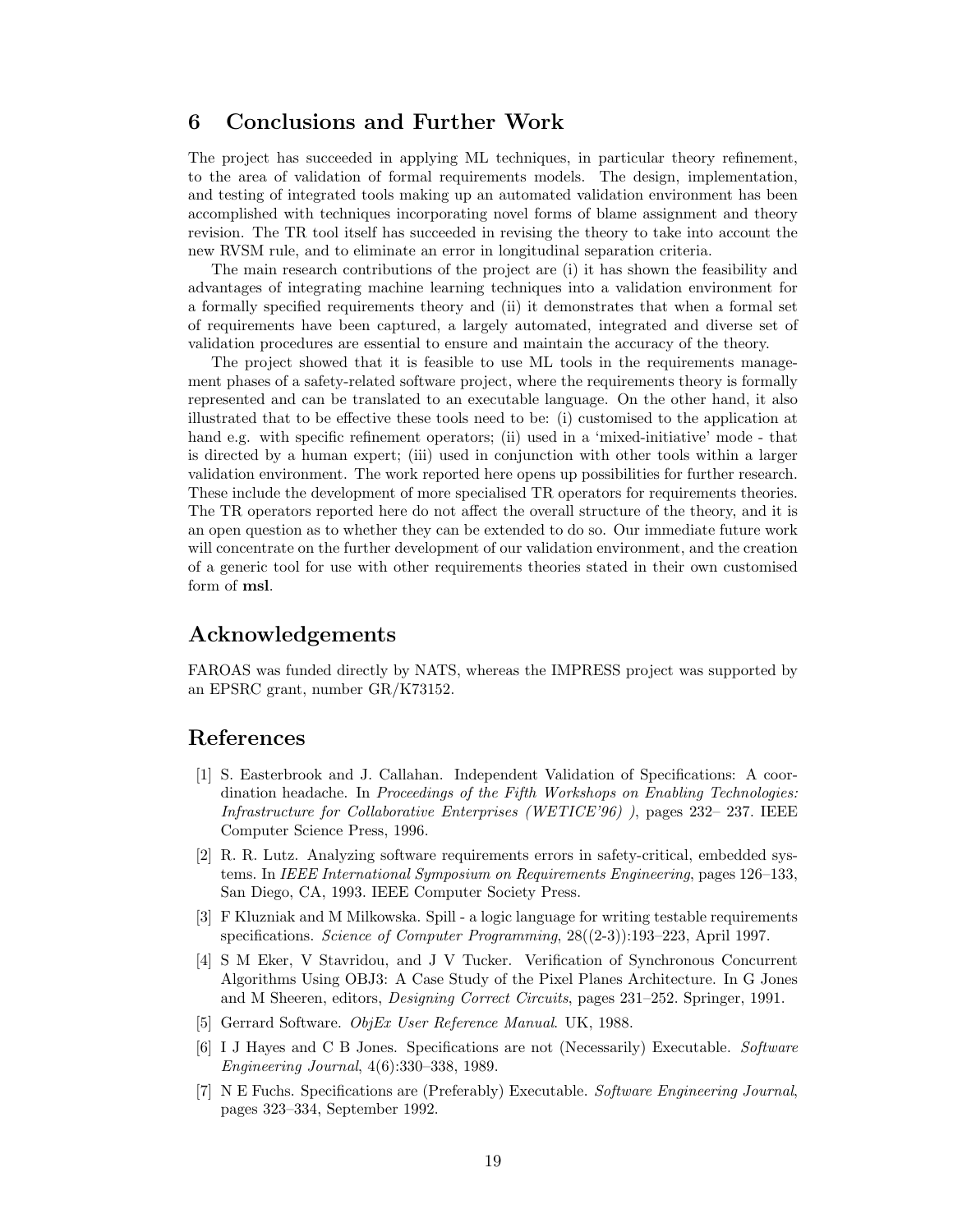- [8] A Gravell and P Henderson. Executing formal specifications need not be harmful. Software Engineering Journal, 11(2):104–110, March 1996.
- [9] C A R Hoare. An overview of Some Formal Methods for Program Design. IEEE Computer, pages 85 –91, 1987.
- [10] P. Mukherjee. Computer-aided validation of formal specifications. Software Engineering Journal, 10(4):133–140, July 1995.
- [11] M. M. West and B.M. Eaglestone. Software Development: Two Approaches to Animation of Z Specifications Using Prolog. Software Engineering Journal, 7(4):264–276, July 1992.
- [12] Draft IEC 1508. Functional Safety Safety-Related Systems (7 parts). IEC Draft Standard. IEC SC65A (Secretariat) 123, June 1995.
- [13] W. Bechtel and A. Abrahamsen. Connectionism and the Mind; an Introduction to Parallel Processing in Networks. Blackwell, first edition, 1991.
- [14] P. Langley. Elements of machine learning. Morgan Kaufman, 1996.
- [15] S. Muggleton and L. De Raedt. Inductive logic programming: Theory and methods. Journal of Logic Programming, 19(20):629–679, 1994.
- [16] B. L. Richards and R. J. Mooney. Automated refinement of first-order horn-clause domain theories. Machine Learning, 19(2):95–131, May 1995.
- [17] L. Asker. Improving accuracy of incorrect domain theories. In Proceedings of the 11th International Conference on Machine Learning: ML'94, pages 9–27, 1994.
- [18] P. M. Murphy and M. J. Pazzani. Revision of Production System Rule-Bases. In Proceedings of the Eleventh International Workshop on Machine Learning, 1994.
- [19] T. L. McCluskey. Explanation-based Learning. In Z. Ras and M. Zemankova, editors, Intelligent Systems: State of the Art and Future Directions. Ellis Horowood, 1990.
- [20] Shapiro. Algorithmic Program Debugging. MIT Press, Cambridge, MA, 1983.
- [21] T. L. McCluskey, J. M. Porteous, Y. Naik, C.N. Taylor, and S. Jones. A requirements capture method and its use in an air traffic control application. Software - Practice and Experience, 25(1):47–71, 1995.
- [22] T. L. McCluskey and M. M.West. Towards the automated debugging and maintenance of logic-based requirements models. In ASE '98: Proceedings of the 13th IEEE International Conference on Automated Software Engineering, pages 105 – 114, 1998.
- [23] J W Lloyd. Foundations of Logic Programming. Springer-Verlag, Berlin, second, extended edition, 1987.
- [24] K.R Apt and R.N. Bol. Logic programming and negation: A survey. Journal of Logic Programming, 19(20):9–71, 1994.
- [25] C. H. Bryant and M. M. West. Machine learning for IMPRESS. Technical Report impress/1/02/1, School of Computing and Mathematics, University of Huddersfield, UK, 1996.
- [26] I. Bratko. Prolog. Programming for Artificial Intelligence. Addison-Wesley, second edition, 1990.
- [27] L Sterling and E. Shapiro. The Art of Prolog. MIT Press, second edition, 1994.
- [28] J.L. de Siqueira and J.F. Puget. Explanation-based generalisation of failures. In Proc. ECAI-88, pages 339–344, 1988.
- [29] S. Schrödl. Explanation-based generalisation for negation as failure and multiple examples. In W. Wahlster, editor, ECAI 96, pages 448–452, Budapest, 1996. John Wiley & Sons.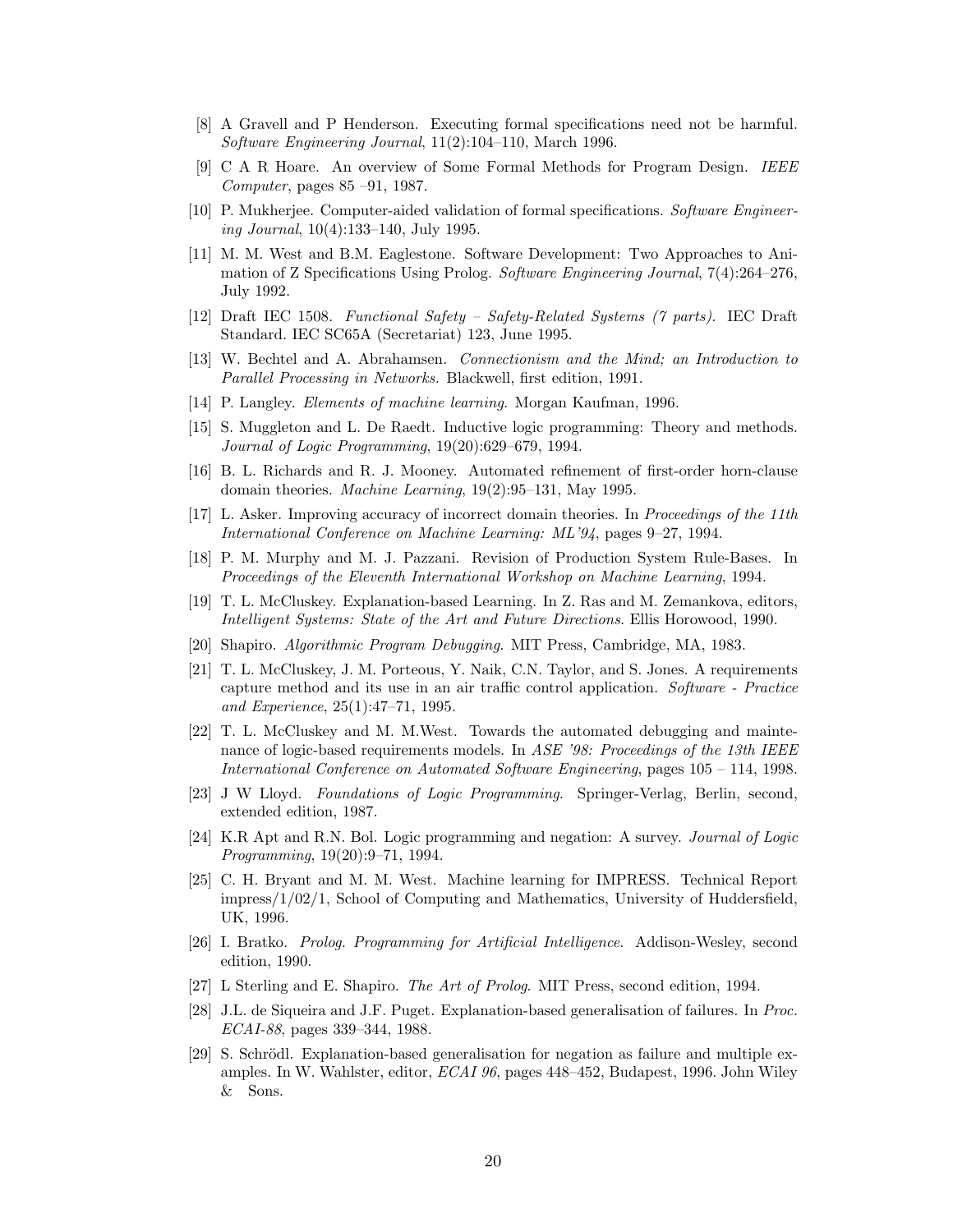- [30] S. Schrödl. An extension of explanation-based generalisation to negation as failure. In Proceedings of the 19th Annual German Conference on Artificial Intelligence, Bielefeld, LNAI Vol. 981, pages 65–76. Springer, 1995.
- [31] D. W. Opitz and J. W. Shavlik. Connectionist theory refinement: Genetically searching the space of network topologies. Journal of Artificial Intelligence Research, 6:177– 209, 1997.
- [32] A Srinivasan and R. Camacho. Numerical reasoning with an ILP system capable of lazy evaluation and customised search. Journal of Logic Programming, 40(3):185–213, 1999.
- [33] M. Sebag and C. Rouveirol. Constraint inductive logic programming. In L De Raedt, editor, Proceedings of the 5th International Workshop on Inductive Logic Programming (published as Advances in Inductive Logic Programming, IOS Press), pages 277 – 294. IOS Press, 1996.
- [34] S. Anthony and A.M. Frisch. Generating Numerical Literals during Refinement. In N. Lavrac and S. Dzeroski, editors, Inductive Logic Programming: Proceedings of the 7th International Workshop, ILP-97 , volume 1297 of LNAI, pages 61 – 76. Springer-Verlag, 1997.
- [35] C. Rouveirol. Flattening and saturation: Two representation changes for generalisation. Machine Learning, 14(2):219–232, 1994.
- [36] B. A. McCluskey. MAPS: Using multimedia in aircraft profile simulation. Master's thesis, School of Computing and Mathematics, University of Huddersfield, UK, 1997.
- [37] K L Clark. Negation as Failure. In Logic and Data Bases, pages 293–322. Plenum Press, 1978.
- [38] M. M. West and C. H. Bryant. Assigning blame to general clausal form theories. Technical Report impress/2/01/1, School of Computing and Mathematics, University of Huddersfield, UK, 1997.
- [39] S. Wrobel. First order theory revision. In L De Raedt, editor, Proceedings of the 5th International Workshop on Inductive Logic Programming (published as Advances in Inductive Logic Programming, IOS Press), pages 14–33. IOS Press, 1996.
- [40] T. L. McCluskey and M. M. West. The automated refinement of a requirements domain theory. Journal of Automated Software Enginnering, Special Issue on Inductive *Programming*,  $8(2):195 - 218$ , 2001.
- [41] T. L. McCluskey and M. M. West. A case study in the use of theory revision in requirements validation. In Machine Learning: Proceedings of the 15th International Conference Shavlik, J (Ed.), Morgan Kaufmann Publishers, pages 368–376, 1998.
- [42] T. L. McCluskey. The OACC conflict prediction specification: Version 4. Technical Report impress/3/01/1, School of Computing and Mathematics, University of Huddersfield, UK, 1998.
- [43] R Greiner. The complexity of theory revision. In Proceedings of the 14th International Joint Conference on Artificial Intelligence. Morgan Kaufmann, 1995.
- [44] E. Sommer, K. Morik, J. M. Andre, and M. Uszynski. What online machine learning can do for knowledge acquisition - a case-study. Knowledge Acquisition,  $6(4):435-460$ , 1994.
- [45] L. Carbonara and D. Sleeman. Improving the efficiency of knowledge base refinement. In L. Saitta, editor, Proceedings of the Thirteenth International Conference on Machine Learning (ICML '96), Bari, Italy, July 3-6, 1996, pages 78 – 86, July 1996.
- [46] G. J. Palmer and S. Craw. The role of test cases in automated knowledge refinement. In ES96: The Sixteenth Annual Technical Conference of the British Computer Society Specialist Group on Expert Systems, pages 75–90, Cambridge, England, 1996.